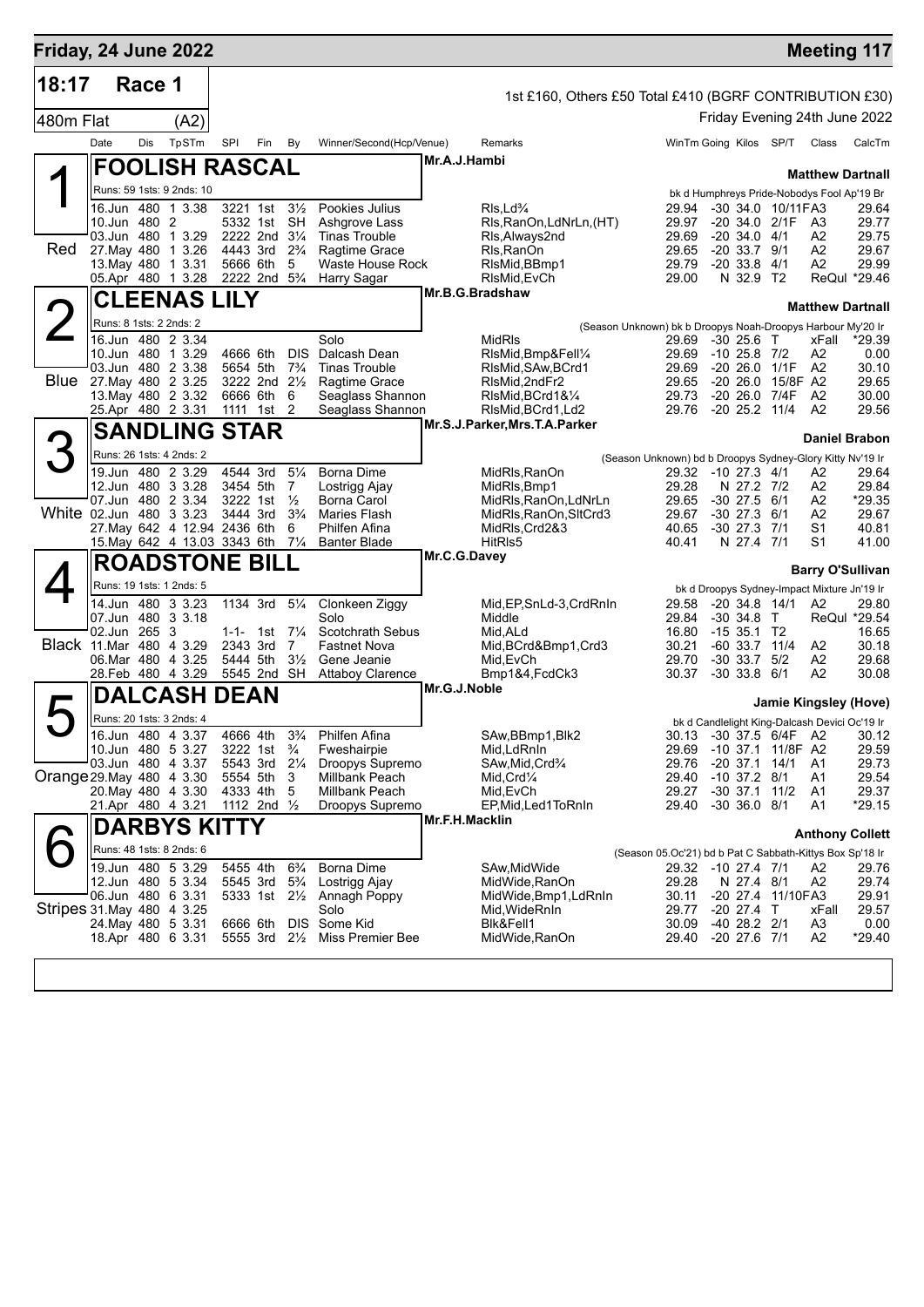| Friday, 24 June 2022 |                                                                                             |        |                                       |                                                             |                                                                                   |                                                                                             |                                                                                                                           |                |                                                                                                                          |                                                               |                                                                                                         |                                                                                              |                      | <b>Meeting 117</b>                                                                                         |                                                                 |
|----------------------|---------------------------------------------------------------------------------------------|--------|---------------------------------------|-------------------------------------------------------------|-----------------------------------------------------------------------------------|---------------------------------------------------------------------------------------------|---------------------------------------------------------------------------------------------------------------------------|----------------|--------------------------------------------------------------------------------------------------------------------------|---------------------------------------------------------------|---------------------------------------------------------------------------------------------------------|----------------------------------------------------------------------------------------------|----------------------|------------------------------------------------------------------------------------------------------------|-----------------------------------------------------------------|
| 18:33                |                                                                                             | Race 2 |                                       |                                                             |                                                                                   |                                                                                             |                                                                                                                           |                | 1st £125, Others £45 Total £350 (BGRF CONTRIBUTION £30)                                                                  |                                                               |                                                                                                         |                                                                                              |                      |                                                                                                            |                                                                 |
| 265m Flat            |                                                                                             |        | (D2)                                  |                                                             |                                                                                   |                                                                                             |                                                                                                                           |                |                                                                                                                          |                                                               |                                                                                                         |                                                                                              |                      |                                                                                                            |                                                                 |
|                      | Date                                                                                        | Dis    | TpSTm                                 | SPI                                                         | Fin                                                                               | By                                                                                          | Winner/Second(Hcp/Venue)                                                                                                  |                | Remarks                                                                                                                  |                                                               | WinTm Going Kilos SP/T                                                                                  |                                                                                              |                      | Class                                                                                                      | CalcTm                                                          |
|                      |                                                                                             |        | <b>ERRILL SHINE</b>                   |                                                             |                                                                                   |                                                                                             |                                                                                                                           |                | Mr.A.M.P.Collett                                                                                                         |                                                               |                                                                                                         |                                                                                              |                      |                                                                                                            |                                                                 |
|                      |                                                                                             |        | Runs: 32 1sts: 6 2nds: 6              |                                                             |                                                                                   |                                                                                             |                                                                                                                           |                |                                                                                                                          |                                                               |                                                                                                         |                                                                                              |                      | <b>Anthony Collett</b>                                                                                     |                                                                 |
| Red                  | 14.Jun 265 1<br>09.Jun 265 1<br>02.Jun 265<br>26. May 265 1<br>19. May 265<br>12. May 265 1 |        | - 1<br>- 1                            | 6-5-<br>$6 - 1 -$<br>$3 - 6 -$<br>3-2-<br>$5 - 3 -$         | 5th<br>1st<br>2nd <sub>2</sub><br>1st SH<br>4-3- 3rd 3                            | $5\frac{3}{4}$<br>$1\frac{1}{4}$<br>6th 61⁄4                                                | <b>Ballintee Lucky</b><br>Perfecto Paws<br><b>Fairy Dust</b><br>Spot On Bob<br><b>Bobbing Gnarleen</b><br>The Blue Lagoon |                | SAw, RIs, FcdCk2<br>SAw, RIs, Ld2<br>RIs, FcdCk&Crd1<br>RIs, EvCh<br>SAw, RIs, LdNrLn<br>RIs, EvCh, (HndTm)              | (Season 22.Mr'22) bkw b Skywalker Farloe-Geelo Lu Lu Mr'20 Ir | 16.60<br>16.99<br>16.79<br>16.62<br>16.98<br>16.68                                                      | $-5$ 25.0 $5/1$<br>$-525.04/1$<br>$-1525.08/1$<br>-5 24.7 6/1<br>$-10, 24.5$<br>N 24.4 7/2   | 7/4F                 | D2<br>D <sub>2</sub><br>D <sub>2</sub><br>D <sub>2</sub><br>D <sub>3</sub><br>D3                           | 17.01<br>16.94<br>17.14<br>*16.73<br>16.88<br>16.92             |
|                      |                                                                                             |        | <b>MEENAGH MAJOR</b>                  |                                                             |                                                                                   |                                                                                             |                                                                                                                           |                | Mr.R.Ball, Mr.T.M.Pearson                                                                                                |                                                               |                                                                                                         |                                                                                              |                      | <b>Anthony Collett</b>                                                                                     |                                                                 |
| $\angle$             |                                                                                             |        | Runs: 31 1sts: 4 2nds: 6              |                                                             |                                                                                   |                                                                                             |                                                                                                                           |                |                                                                                                                          |                                                               |                                                                                                         |                                                                                              |                      | bk d Jumeirah Bran-Jumeirah Charm Sp'19 Ir                                                                 |                                                                 |
|                      | 16.Jun 265 2<br>10.Jun 265 2<br><b>Blue</b> 13. May 265 2<br>01.May 265<br>19.Apr 265 1     |        | 26. May 450 2 1.06<br>$\overline{1}$  | $3 - 5 -$<br>6-1-<br>$2 - 2 -$<br>$1 - 1 -$                 | 3rd<br>2nd $1\frac{1}{4}$<br>2nd $3\frac{3}{4}$<br>1st<br>2-2- 2nd $\frac{1}{2}$  | $2\frac{1}{4}$<br>3                                                                         | Perfecto Diva<br>Diegos Ty<br>Solo<br>Coonough Bridge<br><b>Ballymac Spirit</b><br>Drombane World                         |                | Crd1&2<br>RIsMid, SAw, Bmp1/2<br>RIs-Mid<br>RIsMid, EvCh<br>RIs, EP, ALd<br>RIsMid.RanOn                                 |                                                               | 16.71<br>16.89<br>28.02<br>16.30<br>16.66<br>16.67                                                      | -10 34.7 4/5F<br>-5 34.7 12/1<br>$-30, 35.0$<br>$-10$ 34.5 $7/2$<br>N 34.0<br>N 34.2 15/8    | $\mathsf{T}$<br>5/4F | D <sub>2</sub><br>D1<br>Qlfyg<br>D1<br>D <sub>2</sub><br>D <sub>2</sub>                                    | 16.80<br>16.94<br>27.72<br>$*16.50$<br>16.66<br>16.71           |
|                      |                                                                                             |        | <b>CLYDAGH TOMMY</b>                  |                                                             |                                                                                   |                                                                                             |                                                                                                                           |                | Mrs.D.K.Hurlock                                                                                                          |                                                               |                                                                                                         |                                                                                              |                      | <b>Deborah Hurlock</b>                                                                                     |                                                                 |
|                      |                                                                                             |        | Runs: 32 1sts: 6 2nds: 0              |                                                             |                                                                                   |                                                                                             |                                                                                                                           |                |                                                                                                                          |                                                               |                                                                                                         |                                                                                              |                      | bk d Sonic-Be Slow Teresa Au'19 Ir                                                                         |                                                                 |
| White 20.May 265 5   | 19.Jun 265 3<br>09.Jun 265 2<br>31. May 265 3<br>12. May 265 3<br>05. May 265 3             |        |                                       | $2 - 2 -$<br>$1 - 3 -$<br>6-6-<br>$2 - 2 -$<br>3-4-         | 3rd<br>3rd<br>6th<br>3rd<br>6th<br>$2-3-3rd$                                      | $2\frac{1}{2}$<br>$1\frac{1}{2}$<br>7<br>$1\frac{1}{2}$<br>$7\frac{1}{4}$<br>$\overline{2}$ | Foxwood Bev<br><b>Errill Shine</b><br>Dundee Tracy<br>Go On Cocka<br><b>Fairy Dust</b><br>Run On Speedy                   |                | QAw.Mid.ChlTo1<br>EP, MidRIs, SnLd-2<br>SAw, Mid, Blk1<br>QAw, Mid, Led To 1<br>$Mid, BCrd\frac{1}{2}$<br>QAw,Mid,Ld-1   |                                                               | 16.61<br>16.99<br>16.69<br>16.81<br>16.68<br>16.81 -10 30.0 2/1                                         | -5 29.3 16/1<br>-5 29.3 7/1<br>$-1029.97/1$<br>$-1029.8$<br>N 30.1 7/1                       | 10/1                 | D <sub>2</sub><br>D <sub>2</sub><br>D2<br>D <sub>2</sub><br>D <sub>2</sub><br>D <sub>2</sub>               | *16.76<br>17.07<br>17.15<br>16.82<br>17.25<br>16.87             |
|                      |                                                                                             |        | <b>HARLEQUIN PEPPER</b>               |                                                             |                                                                                   |                                                                                             |                                                                                                                           |                | Mr.G.Hough, Mr.B.D.O'Sullivan, Mr.M.S.Shepherd, Mr.M.R.Wheeler                                                           |                                                               |                                                                                                         |                                                                                              |                      | <b>Barry O'Sullivan</b>                                                                                    |                                                                 |
| Black 30.May 265     | 20.Jun 265 4<br>14.Jun 265 3<br>05.Jun 265<br>23. May 265 4<br>10. May 265 4                |        | Runs: 87 1sts: 18 2nds: 19<br>-3<br>3 | 1-1-<br>$2 - 2 -$<br>$2 - 2 -$<br>$1 - 2 -$<br>$1 - 1 -$    | 2nd $\frac{3}{4}$<br>2nd $1\frac{3}{4}$<br>1st $\frac{1}{2}$<br>2nd $\frac{1}{2}$ | 2nd $1\frac{1}{2}$                                                                          | <b>Trewmount Ruby</b><br><b>Ballintee Lucky</b><br><b>Bobbing Gnarleen</b><br>Mandeville Toto<br>Solo<br>Sleepy Seanie    |                | QAw,LedToRnIn<br>QAw, Mid, Ld-1<br>Mid, EP, LdRnIn<br>SoonLedTo2<br>Middle<br>LedToRnIn, Eased1                          |                                                               | 16.87<br>16.60<br>16.90<br>16.93<br>17.06<br>17.08                                                      | $-1534.25/2$<br>$-5$ 34.2 10/3<br>$-153369/4F$<br>$-1533.8$<br>$-10,33.9$ T<br>$-10,34.0$ T3 | 2/1F                 | bk d Shaneboy Spencer-Harlequin Poppy Mr'18 Ir<br>D2<br>D <sub>2</sub><br>D <sub>3</sub><br>D <sub>3</sub> | 16.78<br>*16.69<br>16.75<br>16.90<br>ReQul 16.96<br>ReQul 17.02 |
|                      |                                                                                             |        | <b>LA DINERO</b>                      |                                                             |                                                                                   |                                                                                             |                                                                                                                           | Mr.P.T.Everard |                                                                                                                          |                                                               |                                                                                                         |                                                                                              |                      | Jamie Kingsley (Hove)                                                                                      |                                                                 |
|                      |                                                                                             |        | Runs: 42 1sts: 6 2nds: 9              |                                                             |                                                                                   |                                                                                             |                                                                                                                           |                |                                                                                                                          |                                                               |                                                                                                         |                                                                                              |                      | bef d Ballymac Best-Flat White Sp'19 Ir                                                                    |                                                                 |
| Orange 13. May 265 5 | 16.Jun 265 5<br>10.Jun 265 5<br>03.Jun 265 5<br>05. May 265 5<br>28.Apr 265 4               |        |                                       | $5 - 5 -$<br>1-2-<br>6-6-<br>4-6-<br>$5 - 3 -$<br>$1 - 2 -$ | 5th<br>2nd Nk<br>6th<br>6th<br>1st                                                | $4\frac{3}{4}$<br>$8\frac{1}{2}$<br>SH<br>2nd $1\frac{1}{2}$                                | <b>Newhall Susie</b><br>Droopys Joan<br>Diegos Ty<br>101/4 Coonough Bridge<br>Kiluran Rastaman<br>Goldies Jennings        |                | MidWide, Blk1<br>MidW, QAw, Always Handy, (HT)<br>MidWide, BtnForEP<br>MidWide, Crd1<br>MidWide, LdNrLn<br>MidWide, Ld-2 |                                                               | 16.47<br>16.38<br>16.30<br>16.69<br>16.41                                                               | $-5, 34.9$<br>$-10$ 34.9 33/1<br>$-10, 34.8$<br>$-10$ 34.8 $10/3$<br>N 35.0 8/1              | 8/1<br>4/1           | 16.54 -10 35.6 11/2 D2<br>D2<br>D1<br>D1<br>D <sub>1</sub><br>D1                                           | 16.83<br>$*16.45$<br>16.97<br>17.02<br>16.59<br>16.53           |
|                      |                                                                                             |        |                                       |                                                             |                                                                                   |                                                                                             | <b>TREWMOUNT RUBY (W)</b>                                                                                                 |                | Mrs.D.K.Hurlock                                                                                                          |                                                               |                                                                                                         |                                                                                              |                      | <b>Deborah Hurlock</b>                                                                                     |                                                                 |
|                      |                                                                                             |        | Runs: 57 1sts: 12 2nds: 13            |                                                             |                                                                                   |                                                                                             |                                                                                                                           |                |                                                                                                                          | (Season 18.Ja'22) bk b Laughil Blake-Run On Cookie Oc'18 Ir   |                                                                                                         |                                                                                              |                      |                                                                                                            |                                                                 |
| Stripes 02.Jun 265 6 | 20.Jun 265 6<br>13.Jun 265 6<br>07.Jun 265 6<br>27. May 265 6<br>19. May 265 6              |        |                                       | $5 - 2 -$<br>3-4-<br>$1 - 1 -$<br>4-2-                      | 1st<br>5th<br>2-3- 4th<br>3-2- 2nd 2 <sup>3</sup> / <sub>4</sub><br>2nd Hd        | $\frac{3}{4}$<br>$5\frac{1}{2}$<br>$1\frac{3}{4}$<br>2nd $4\frac{1}{2}$                     | <b>Harlequin Pepper</b><br>Pennys Elimay<br>Clounanna Nell<br>The Last Mohican<br>The Blue Lagoon<br>Clounanna Nell       |                | Wide,LdRnIn<br>Wide, EvCh<br>Wide,QAw,Ld-1<br>Wide,EvCh<br>Wide, EP, Ld To Rn In<br>Wide, EvCh                           |                                                               | 16.87 -15 30.0 2/1F<br>16.42<br>16.77<br>16.76 -15 31.1 2/1<br>16.83 -10 31.4 4/1<br>16.72 -10 31.8 6/1 | $-530.67/1$<br>$-10$ 30.6 $7/2$                                                              |                      | D2<br>D <sub>2</sub><br>D2<br>D2<br>D <sub>2</sub><br>D <sub>2</sub>                                       | *16.72<br>16.80<br>16.80<br>16.83<br>16.75<br>16.98             |
|                      |                                                                                             |        |                                       |                                                             |                                                                                   |                                                                                             |                                                                                                                           |                |                                                                                                                          |                                                               |                                                                                                         |                                                                                              |                      |                                                                                                            |                                                                 |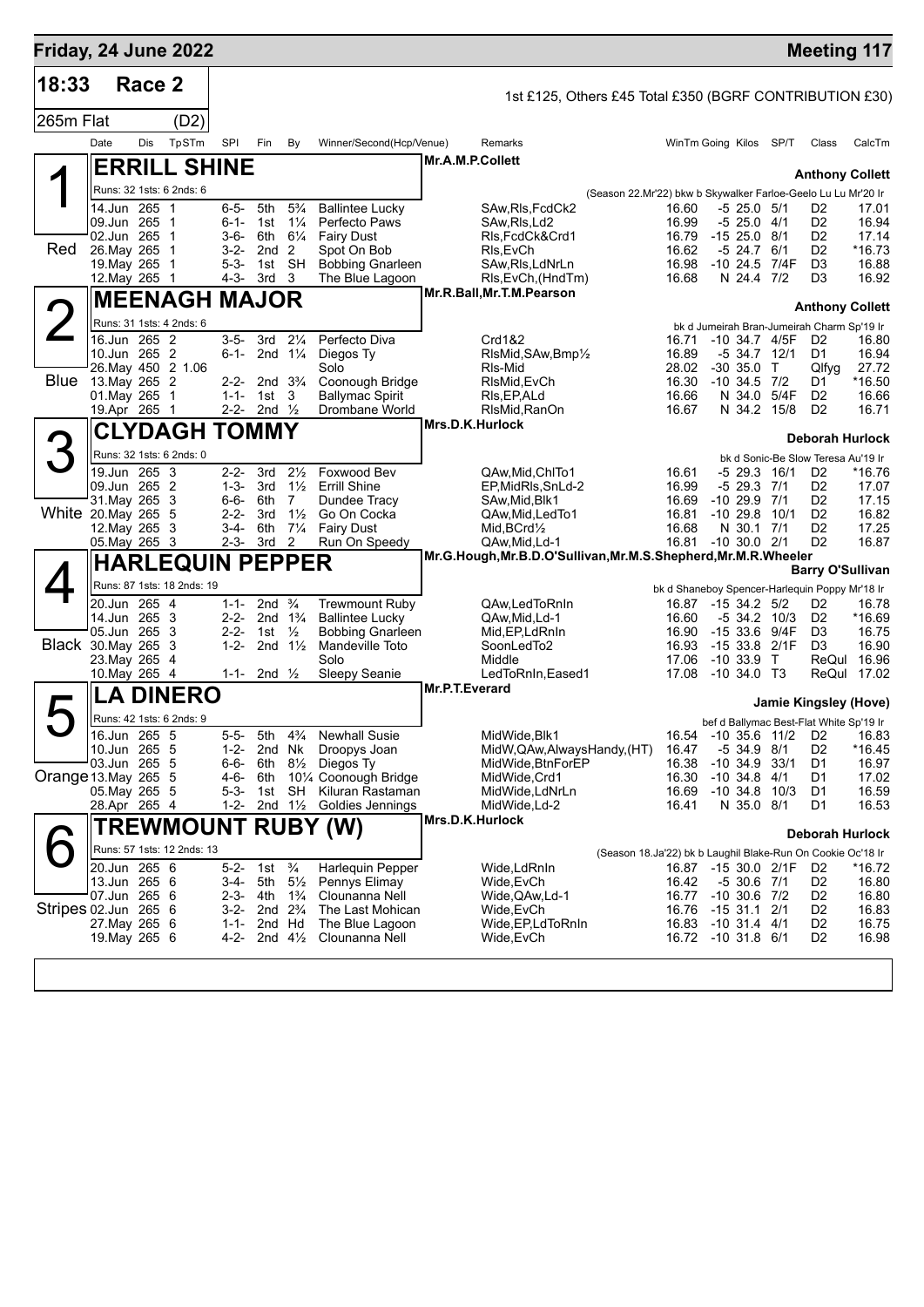| Friday, 24 June 2022      |              |        |                                                              |           |                                               |                                  |                                              |                                                             |                                                            |                                  |                           | <b>Meeting 117</b>                                   |                      |
|---------------------------|--------------|--------|--------------------------------------------------------------|-----------|-----------------------------------------------|----------------------------------|----------------------------------------------|-------------------------------------------------------------|------------------------------------------------------------|----------------------------------|---------------------------|------------------------------------------------------|----------------------|
| 18:48                     |              | Race 3 |                                                              |           |                                               |                                  |                                              | 1st £200, Others £50 Total £450 (BGRF CONTRIBUTION £30)     |                                                            |                                  |                           |                                                      |                      |
| 480m Flat                 |              |        | (A1)                                                         |           |                                               |                                  |                                              |                                                             |                                                            |                                  |                           |                                                      |                      |
|                           | Date         | Dis    | TpSTm                                                        | SPI       | Fin                                           | By                               | Winner/Second(Hcp/Venue)                     | Remarks                                                     | WinTm Going Kilos SP/T                                     |                                  |                           | Class                                                | CalcTm               |
|                           |              |        | <b>BORNA CAROL</b>                                           |           |                                               |                                  |                                              | Mr.A.M.P.Collett                                            |                                                            |                                  |                           |                                                      |                      |
|                           |              |        | Runs: 25 1sts: 7 2nds: 4                                     |           |                                               |                                  |                                              |                                                             | (Season Unknown) bk b Pat C Sabbath-Borna Central Nv'19 Ir |                                  |                           | <b>Anthony Collett</b>                               |                      |
|                           |              |        | 13.Jun 480 2 3.26                                            |           | 4333 1st                                      | $\overline{1}$                   | Classy Fernando                              | Crd2,LdRnIn                                                 | 29.87 -20 27.4 5/4F                                        |                                  |                           | - A2                                                 | 29.67                |
|                           |              |        | 07.Jun 480 1 3.27                                            |           | 1111 2nd $\frac{1}{2}$                        | $5\frac{3}{4}$                   | Sandling Star                                | RIsMid, Ld1-CghtNrLn                                        | 29.65<br>40.65                                             |                                  | -30 27.6 11/8F A2<br>11/4 | S1                                                   | *29.39               |
| Red                       |              |        | 27. May 642 2 12.88 3265 5th<br>15. May 642 2 12.73 1111 1st |           |                                               | $1\frac{3}{4}$                   | Philfen Afina<br>Anglesey Away               | RIsMid, EP, Crd3<br>QAw,MidRIs,ALd                          | 40.31                                                      | $-30$ 27.5<br>N 27.3             | 4/1                       | 0R                                                   | 40.80<br>40.31       |
|                           |              |        | 10. May 480 1 3.33                                           |           | 6664 3rd                                      | $1\frac{3}{4}$                   | Lostrigg Ajay                                | CrdRnUp, Blk1, RanOn                                        | 29.58                                                      | $-20, 26.9$                      | 7/2                       | A2                                                   | 29.52                |
|                           |              |        | 01. May 480 2 3.19                                           |           | 1126 6th                                      | $9\frac{1}{4}$                   | <b>Fastnet Nova</b>                          | RIsMid, EP, SnLdTo3, Crd3/4<br>Mr.M.N.Fenwick, Mr.M.Shinett | 29.38                                                      | N 27.5 7/2                       |                           | A2                                                   | 30.13                |
|                           |              |        | <b>LONG PHOENIX</b>                                          |           |                                               |                                  |                                              |                                                             |                                                            |                                  |                           | <b>Mark Fenwick</b>                                  |                      |
|                           |              |        | Runs: 29 1sts: 6 2nds: 5<br>19.Jun 480 1 3.26                |           | 1355 5th                                      | 8                                | <b>Tinas Trouble</b>                         | RIsMid, EP, LdTo 1/4, Crd1/2                                | 29.50                                                      |                                  | -10 34.5 15/8F A1         | bd d Droopys Sydney-Bangla Road Sp'19 Ir             | 30.04                |
|                           |              |        | 09.Jun 480 2 3.25                                            |           | 2111 1st Hd                                   |                                  | <b>Tinas Trouble</b>                         | EP,RIsMid,Ld¼,HIdOn                                         | 29.57                                                      |                                  | -20 34.2 11/10FA1         |                                                      | 29.37                |
| <b>Blue</b>               |              |        | 03.Jun 480 2 3.16                                            |           | 2222 2nd 2                                    |                                  | Decisive Giovani                             | QAw, RIsMid, LdToBmp1                                       | 29.51                                                      | $-20, 34.4, 4/1$                 |                           | A1                                                   | 29.47                |
|                           |              |        | 29. May 480 1 3.23<br>22. May 480 2 3.28                     |           | 1111 1st 3<br>4455 6th                        | 5                                | Waste House Rock<br>Droopys Supremo          | RIsMid, EP, SnLd<br>RIsMid, Bmp1                            | 29.38<br>29.35                                             | $-20$ 34.4 $8/1$                 | -10 34.3 10/11 FA2        | ΟR                                                   | *29.28<br>29.55      |
|                           |              |        | 15. May 480 3 3.28                                           |           | 4322 2nd 21/ <sub>2</sub>                     |                                  | Lenson Doctor                                | Crd1                                                        | 29.25                                                      | N 34.4 4/1                       |                           | <b>OR</b>                                            | 29.45                |
|                           |              |        | <b>SANDLING PRINCE</b>                                       |           |                                               |                                  |                                              | Mr.S.J.Parker, Mrs.T.A.Parker                               |                                                            |                                  |                           | <b>Daniel Brabon</b>                                 |                      |
| 3                         |              |        | Runs: 16 1sts: 2 2nds: 3                                     |           |                                               |                                  |                                              |                                                             |                                                            |                                  |                           | bk d Droopys Sydney-Glory Kitty Nv'19 Ir             |                      |
|                           |              |        | 19.Jun 480 2 3.34                                            |           | 4444 4th                                      | $3\frac{3}{4}$                   | <b>Tinas Trouble</b>                         | RIsMid, RanOn                                               | 29.50                                                      | $-10$ 33.6 $11/4$                |                           | A1                                                   | 29.69                |
|                           | 10.Jun 480 3 |        | 03.Jun 480 2 3.30                                            |           | 3554 4th<br>3444 2nd 51/4                     | $3\frac{1}{4}$                   | <b>Charlie Trend</b><br>Southfield Billy     | RIsMid, Crd2, RanOn, (HT)<br>RIsMid, Bmp1, RanOn            | 29.34<br>29.64                                             | -10 34.2 8/1<br>$-20, 34.4, 2/1$ |                           | A1<br>Α1                                             | 29.50<br>29.86       |
| White 29. May 480 3 3.22  |              |        |                                                              |           | 4666 6th                                      | 9                                | Havana Lover                                 | BBmp <sup>1</sup> / <sub>4</sub>                            | 29.14 -10 34.3 22/1                                        |                                  |                           | ΟR                                                   | 29.76                |
|                           |              |        | 15. May 480 2 3.22<br>09. May 500 1 4.19                     |           | 2222 3rd<br>2111 1st 51/4                     | $7\frac{3}{4}$                   | <b>Emers Romeo</b><br>Stefans Jet(Towc)      | QAw,Crd1<br>RIsTMid, EP, Crd&Led1                           | 28.80<br>29.99                                             | N 33.8<br>N 33.8 T3              | 16/1                      | <b>OR</b><br>Intro                                   | $*29.42$<br>29.99    |
|                           |              |        | <b>WASTE HOUSE ROCK</b>                                      |           |                                               |                                  |                                              | Mr.A.R.Collins                                              |                                                            |                                  |                           |                                                      |                      |
|                           |              |        | Runs: 32 1sts: 6 2nds: 6                                     |           |                                               |                                  |                                              |                                                             |                                                            |                                  |                           | Jamie Kingsley (Hove)                                |                      |
|                           |              |        | 19.Jun 480 6 Scr                                             |           | 6666 5th                                      | 10                               | Six Beauties(R6)                             | HitRIs1                                                     | 29.19                                                      |                                  | $-10$ 31.9 $10/3$         | bk d Candlelight King-Dalcash Devici Oc'19 Ir<br>Hcp | 29.89                |
|                           |              |        | 12.Jun 480 2 3.15                                            |           | 1111 1st $4\frac{1}{4}$                       |                                  | Seaglass Shannon                             | MidRls, QAw, ALd                                            | 29.20                                                      | N 31.9                           | 9/4                       | А2                                                   | *29.20               |
| Black 29. May 480 4 3.32  |              |        | 05.Jun 480 2 3.25                                            |           | 3333 2nd Hd<br>4332 2nd 3                     |                                  | Some Kid<br>Long Phoenix                     | MidRls, RanOn, ChlNrLn<br>MidRls, Bmp1, RanOn               | 29.77<br>29.38                                             | $-10$ 32.0 $4/1$                 | -30 32.3 2/1F             | A <sub>2</sub><br>A2                                 | 29.49<br>29.52       |
|                           |              |        | 20. May 480 3 3.25                                           |           | 3222 2nd Nk                                   |                                  | Cals Byway                                   | MidRIs, FcdCkRnIn, ChINrLn                                  | 29.81                                                      | -40 32.0 11/4                    |                           | A2                                                   | 29.44                |
|                           |              |        | 13. May 480 3 3.26                                           |           | 3222 1st 1/2                                  |                                  | Lauragh Louis                                | Mid, LdRnIn<br>Mr.A.M.P.Collett                             | 29.79                                                      | $-20$ 31.6 $5/1$                 |                           | A2                                                   | 29.59                |
| $\blacktriangleright$     |              |        | <b>BORNA RHYTHM (W)</b>                                      |           |                                               |                                  |                                              |                                                             |                                                            |                                  |                           | <b>Anthony Collett</b>                               |                      |
|                           |              |        | Runs: 21 1sts: 3 2nds: 5                                     |           |                                               |                                  |                                              |                                                             |                                                            |                                  |                           | bk d Cloran Paddy-Borna Gem Ja'19 Ir                 |                      |
|                           |              |        | 19.Jun 480 5 3.32<br>09.Jun 480 6 3.29                       |           | 3222 2nd 2<br>1111 1st 31/ <sub>4</sub>       |                                  | Tinas Trouble<br><b>Borna Dime</b>           | MidWide, RanOn<br>Mid, ALd                                  | 29.43                                                      | $-20,36.0$ T <sub>2</sub>        |                           | 29.50 -10 35.4 6/1 A1 29.57                          | ReQul *29.23         |
|                           | 03.Jun 265 6 |        |                                                              | $2 - 2 -$ | 2nd <sub>1</sub>                              |                                  | Borna Dime                                   | MidWide,LdTo1                                               | 16.58                                                      | $-10$ 36.0 T2                    |                           |                                                      | ReQui 16.57          |
| Orange 29. May 265 6      |              |        | 21.Mar 480H6 3.30                                            | $1 - 1 -$ | 1st<br>1111 1st 4 <sup>3</sup> / <sub>4</sub> | $1\frac{3}{4}$                   | <b>Borna Dime</b><br><b>Bobbing Gnavatar</b> | Wide,ALd<br>MidWide, SnLd, JpWell                           | 16.50<br>29.90                                             | $-536.0$ T2                      | -30 36.2 8/11F OR         |                                                      | xLame 16.45<br>29.60 |
|                           |              |        | 06.Mar 480H6 3.30                                            |           | 2222 2nd 21/4                                 |                                  | Lenson Doolin                                | MidWide, JpWell, Always2nd                                  | 29.64                                                      | $-30$ 35.5 $3/1$                 |                           | 0R                                                   | 29.52                |
|                           |              |        |                                                              |           |                                               |                                  | <b>DROOPYS ORIGINAL (W)</b>                  | Mr.R.Frost, Mr.D.Vickers                                    |                                                            |                                  |                           | <b>Barry O'Sullivan</b>                              |                      |
|                           |              |        | Runs: 53 1sts: 12 2nds: 5                                    |           |                                               |                                  |                                              |                                                             | (Ssn Suppressed) bkw b Laughil Blake-Droopys Saga Ap'19 Ir |                                  |                           |                                                      |                      |
|                           |              |        | 03.Jun 480 5 3.33                                            |           | 6666 6th                                      | $8\frac{1}{4}$                   | Decisive Giovani                             | Wide, SAw                                                   |                                                            |                                  | 29.51 -20 31.0 11/2 A1    |                                                      | 29.95                |
|                           |              |        | 27. May 480 5 3.28<br>20. May 480 6 3.36                     |           | 4454 4th<br>5455 5th                          | 7<br>9                           | <b>Riverdale Pepe</b><br>Millbank Peach      | Wide, Crd <sup>3</sup> /4<br>Wide, SAw                      | 29.84<br>29.27                                             | $-30$ 31.1 11/4                  | -20 31.2 5/2F             | A1<br>A1                                             | 30.20<br>29.69       |
| Stripes 08 May 480 6 3.07 |              |        |                                                              |           | 1111 1st                                      | $5\frac{3}{4}$                   | Lostrigg Scout                               | VQAw,Wide,ALd,DrwClr                                        | 29.24                                                      |                                  | N 31.2 11/8F A2           |                                                      | $*29.24$             |
|                           | 28.Apr 265 6 |        | 03. May 480 6 3.15                                           | 6-3-      | 1111 1st<br>3rd                               | $8\frac{1}{2}$<br>$4\frac{3}{4}$ | Ardera Faye<br>Goldies Jennings              | VQAw,Wide,ALd                                               | 29.62 -10 31.6 T2<br>16.41                                 | N 31.1 9/4                       |                           | Qlfyg<br>D1                                          | 29.52<br>16.79       |
|                           |              |        |                                                              |           |                                               |                                  |                                              | Wide,EvCh                                                   |                                                            |                                  |                           |                                                      |                      |
|                           |              |        |                                                              |           |                                               |                                  |                                              |                                                             |                                                            |                                  |                           |                                                      |                      |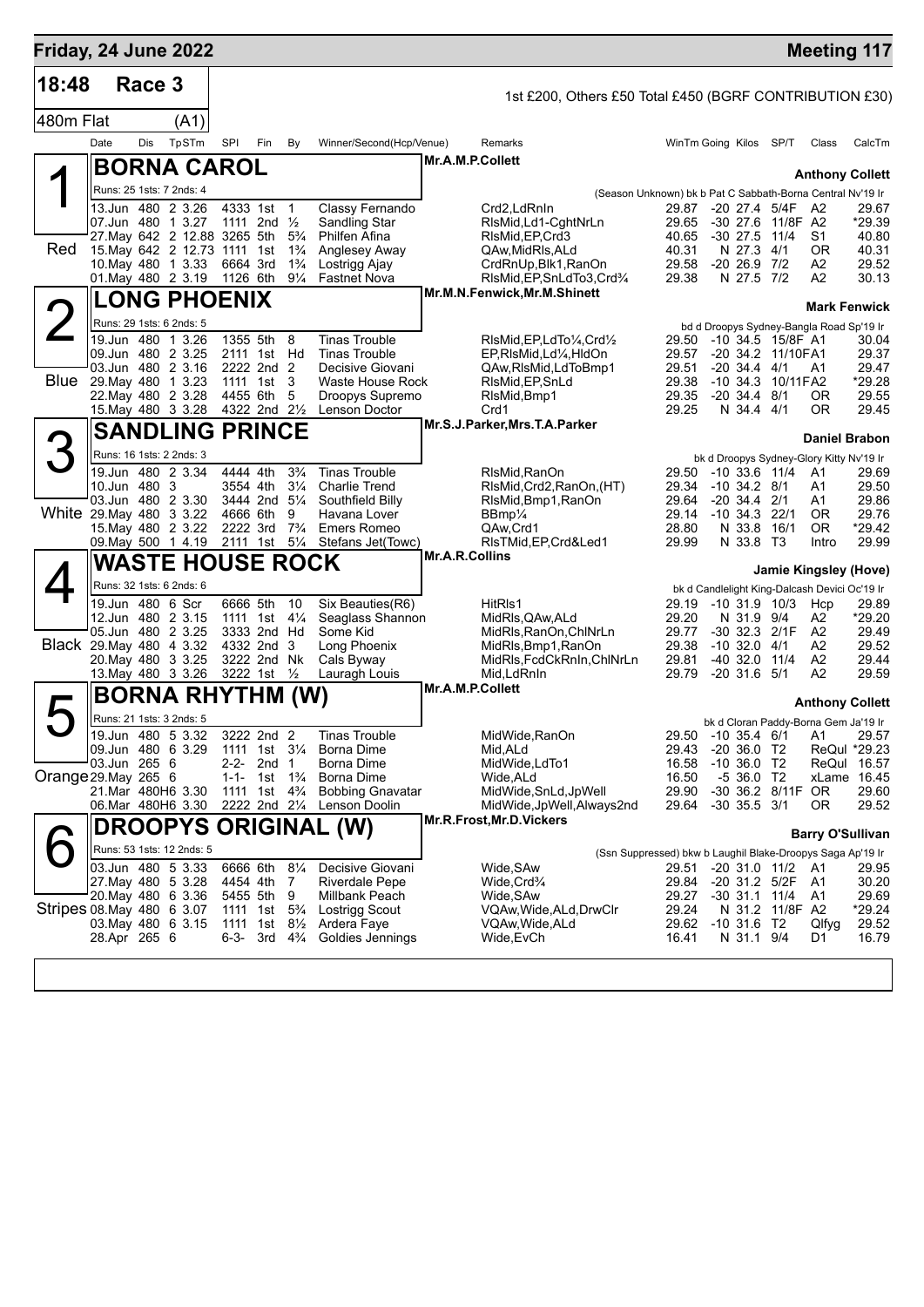| Friday, 24 June 2022       |                         |        |                                                   |                      |                                        |                                  |                                          |                        |                                                           |                                                               |                                                |                 | <b>Meeting 117</b>                                                     |                 |
|----------------------------|-------------------------|--------|---------------------------------------------------|----------------------|----------------------------------------|----------------------------------|------------------------------------------|------------------------|-----------------------------------------------------------|---------------------------------------------------------------|------------------------------------------------|-----------------|------------------------------------------------------------------------|-----------------|
| 19:07                      |                         | Race 4 |                                                   |                      |                                        |                                  |                                          |                        | 1st £150, Others £50 Total £400 (BGRF CONTRIBUTION £30)   |                                                               |                                                |                 |                                                                        |                 |
| 480m Flat                  |                         |        | (A3)                                              |                      |                                        |                                  |                                          |                        |                                                           |                                                               |                                                |                 |                                                                        |                 |
|                            | Date                    | Dis    | TpSTm                                             | <b>SPI</b>           | Fin                                    | By                               | Winner/Second(Hcp/Venue)                 |                        | Remarks                                                   | WinTm Going Kilos SP/T                                        |                                                |                 | Class                                                                  | CalcTm          |
|                            |                         |        | <b>ASHGROVE LASS</b>                              |                      |                                        |                                  |                                          | Mr.A.Dessa             |                                                           |                                                               |                                                |                 |                                                                        |                 |
|                            |                         |        | Runs: 54 1sts: 9 2nds: 13                         |                      |                                        |                                  |                                          |                        |                                                           | (Season 31.My'21) bk b Droopys Jet-Mums Misty Nv'18 Ir        |                                                |                 | <b>Jamie Kingsley (Hove)</b>                                           |                 |
|                            |                         |        | 16.Jun 480 1 3.32                                 |                      | 1222 3rd 41/4                          |                                  | Stone Of Life                            |                        | DispLd-3                                                  | 29.76                                                         | $-30$ 26.4 2/1                                 |                 | A3                                                                     | 29.80           |
|                            | 10.Jun 480 1            |        | 05.Jun 480 1 3.30                                 |                      | 1111 2nd SH<br>1111 1st $4\frac{1}{2}$ |                                  | <b>Foolish Rascal</b><br>Agilis Axl      |                        | RIs, EP, LdToCghtNrLn, (HT)<br>RIs, ALd                   | 29.97<br>30.15                                                | $-20$ 26.3 $7/1$<br>$-40, 26.5$ T <sub>3</sub> |                 | A3<br>xLame 29.75                                                      | 29.78           |
| <b>Red</b>                 |                         |        | 05 May 480 1 3.30                                 |                      | 3343 2nd $\frac{3}{4}$                 |                                  | <b>Micks Best</b>                        |                        | Rls, RanOn                                                | 30.01                                                         | $-20$ 27.0 $9/4$                               |                 | A3                                                                     | 29.87           |
|                            |                         |        | 01. May 480 1 3.24                                | 2244 4th             |                                        | $8\frac{1}{2}$<br>$4\frac{1}{4}$ | <b>Fastnet Nova</b><br>Miss Premier Bee  |                        | RIs, Crd <sup>3</sup> / <sub>4</sub><br>RIs, EvCh         | 29.38<br>29.40                                                | N 26.4<br>$-20$ 25.6 $8/1$                     | 10/1            | A2<br>A2                                                               | 30.07<br>*29.55 |
|                            |                         |        | 18.Apr 480 1 3.30 4234 5th<br><b>JACKS LOCKUP</b> |                      |                                        |                                  |                                          |                        | <b>Deal Done Racing Club Syndicate</b>                    |                                                               |                                                |                 |                                                                        |                 |
|                            |                         |        |                                                   |                      |                                        |                                  |                                          |                        |                                                           |                                                               |                                                |                 | <b>Daniel Brabon</b>                                                   |                 |
| $\angle$                   | Runs: 1 1sts: 0 2nds: 1 |        | 19.Jun 480 2 3.61                                 |                      |                                        |                                  | Solo                                     |                        | BStbStt,Mid,WideRnIn                                      | 30.20                                                         | $-10,30.5$ T                                   |                 | bk d Laughil Blake-Woe Katie Mr'19 Ir<br>Qlfyg                         | 30.10           |
|                            |                         |        | 09.Jun 480 1 3.32                                 |                      | 1111 1st 1                             |                                  | Dansgamechanger                          |                        | MidRls,Ld1,WideRnIn                                       | 29.87                                                         | $-20, 30.1, 73$                                |                 | Qlfyg                                                                  | *29.67          |
| Blue                       | 26. May 265             |        | 31. May 480 1 3.38<br>1                           | 1111<br>$2 - 1 -$    | 3rd<br>1st                             | $\mathbf 1$<br>5                 | Diegos Bella<br><b>Belfast Legend</b>    |                        | Mid,LdToBlkRnIn<br>RIsMid, Ld <sup>1</sup> / <sub>2</sub> | 30.63<br>16.77                                                | $-20, 30.1, T3$<br>$-529.6$ T3                 |                 | xWtVr<br>Qlfyg                                                         | 30.52<br>16.72  |
|                            | 10. May 265 2           |        |                                                   |                      | 2-2- 2nd $3\frac{1}{2}$                |                                  | Joyces Mincha                            |                        | RIsMid, EvCh                                              | 16.98                                                         | $-10$ 27.7 T <sub>3</sub>                      |                 | Qlfyg                                                                  | 17.17           |
|                            |                         |        | 25.Feb 400 1 3.86 2222 2nd 2                      |                      |                                        |                                  | Knockboy Kay(Rom)                        |                        | RailsToMiddle, ClearRun<br><b>The GW Syndicate</b>        | 24.29                                                         | $-10$ 31.0 $11/2$                              |                 | OR.                                                                    | 24.35           |
|                            |                         |        | <b>MOANTEEN ALICE</b>                             |                      |                                        |                                  |                                          |                        |                                                           |                                                               |                                                |                 | Jamie Kingsley (Hove)                                                  |                 |
|                            | Runs: 3 1sts: 0 2nds: 0 |        |                                                   |                      |                                        |                                  |                                          |                        |                                                           | (Season Unknown) bew b Droopys Buick-High St Jesse Sp'20 Ir   |                                                |                 |                                                                        |                 |
|                            | 12.Jun 265 5            |        | 16.Jun 480 2 3.35                                 | 2-3-                 | 3rd                                    | $2\frac{1}{4}$                   | Solo<br><b>Bellagors Magic</b>           |                        | Middle<br>Mid, EvCh                                       | 29.97<br>16.66                                                | -30 29.4 T<br>N 28.9 9/1                       |                 | Qlfyg<br>D <sub>2</sub>                                                | *29.67<br>16.84 |
|                            | 03.Jun 265 4            |        |                                                   | $3 - 3 -$            | 3rd                                    | 3                                | Droopys Joan                             |                        | Mid, EvCh                                                 | 16.55                                                         | $-10$ 28.6 $7/1$                               |                 | D <sub>2</sub>                                                         | 16.69           |
| White 20. May 265 4        | 13. May 265 5           |        |                                                   | 3-4-                 | 4th                                    | $9\frac{1}{4}$                   | Lostrigg Louie<br>Solo                   |                        | Mid, BCrd1/2, Crd2<br>Middle                              | 16.59<br>16.78                                                | $-1528.8$<br>$-1028.4$                         | - 8/1<br>$\top$ | D <sub>2</sub><br>Qlfyg                                                | 17.18<br>16.68  |
|                            | 08. May 265 6           |        |                                                   |                      | 1-1- 1st $5$                           |                                  | Donegal Emma                             |                        | MidWide, Ld1                                              | 16.89                                                         | N 28.2 T3                                      |                 | Qlfyg                                                                  | 16.89           |
|                            |                         |        | <b>ARDERA BLAKE</b>                               |                      |                                        |                                  |                                          | <b>Cocka Syndicate</b> |                                                           |                                                               |                                                |                 | <b>Barry O'Sullivan</b>                                                |                 |
|                            |                         |        | Runs: 42 1sts: 8 2nds: 6                          |                      |                                        |                                  |                                          |                        |                                                           |                                                               |                                                |                 | be d Skywalker Farloe-Cousin Bluey Sp'18 Ir                            |                 |
|                            |                         |        | 16.Jun 480 3 3.33                                 | 5555 5th             |                                        | $6\frac{1}{2}$                   | Stone Of Life                            |                        | Blk1, Wide2, Crd3                                         | 29.76                                                         | $-30$ 34.2 12/1                                |                 | A3                                                                     | 29.97           |
|                            |                         |        | 07.Jun 480 3 3.31<br>30 May 480 3 3 33            | 3466 6th<br>4454 1st |                                        | 9<br>Hd                          | Classy Fernando<br>Hazelwood Shot        |                        | Mid, Crd1&3<br>Blk1, Wide&Crd2, LdNrLn                    | 29.92<br>30.62                                                | $-30$ 34.7 $8/1$<br>$-30, 34.8$                | 11/2            | A3<br>A3                                                               | 30.35<br>30.32  |
| Black 24. May 480 3 3.31   |                         |        |                                                   | 4444 4th             |                                        | $4\frac{1}{2}$                   | Some Kid                                 |                        | BBIK1                                                     | 30.09                                                         | $-40, 34.5$                                    | 12/1            | A3                                                                     | 30.04           |
|                            | 12. May 480 4           |        | 17. May 480 4 3.28                                | 1111 1st             | 1111 2nd $\frac{1}{2}$                 | 6                                | Newtons Champ<br>Eleveneleven            |                        | RIsRnUp, Wide 2, ALd<br>Mid,Bmp1,LedToRunIn               | 29.98<br>29.94                                                | $-20, 34.8$<br>N 34.9                          | 11/4<br>7/2     | A4<br>A4                                                               | *29.78<br>29.99 |
|                            |                         |        | <b>MOVING WELL</b>                                |                      |                                        |                                  |                                          |                        | Mr.D.P.Brabon, Mr.M.Scott                                 |                                                               |                                                |                 |                                                                        |                 |
|                            | Runs: 5 1sts: 0 2nds: 1 |        |                                                   |                      |                                        |                                  |                                          |                        |                                                           |                                                               |                                                |                 | <b>Daniel Brabon</b>                                                   |                 |
|                            |                         |        | 02.Jun 480 5 3.26                                 |                      | 3333 3rd 21/4                          |                                  | <b>Spitfire Rebel</b>                    |                        | Mid, RanOn                                                |                                                               |                                                |                 | bk d Rio Quattro-Pinkies Glory Fb'20 Ir<br>29.79 -30 34.3 2/1 A3 29.66 |                 |
|                            |                         |        | 27. May 480 5 3.46                                |                      | 6555 6th 5 <sup>3</sup> / <sub>4</sub> |                                  | Fweshairpie                              |                        | MsdBrk, Mid                                               | 29.94                                                         | $-20, 33.9$                                    | 5/4F            | A <sub>3</sub>                                                         | 30.18           |
| Orange 15 May 450 4 1.08   | 22. May 480 5           |        |                                                   | 5444 6th             | 2222 2nd 11/4                          | 10                               | Ragtime Grace<br>Valentino               |                        | Mid, EP, Chl&Crd3, (HT)<br>Bmp1,BBmp&CkW4                 | 29.69<br>27.68                                                | -20 34.0 2/1F<br>N 33.8 14/1                   |                 | A <sub>3</sub><br>OR <sub>3</sub>                                      | *29.59<br>28.48 |
|                            |                         |        | 08. May 480 5 3.28                                | 4466 6th             |                                        | -11                              | <b>But Daddy</b>                         |                        | Mid, Bmp1, BCrd2                                          | 29.79                                                         | N 33.2 8/1                                     |                 | OR <sub>3</sub>                                                        | 30.66           |
|                            | 25.Apr 265 4            |        |                                                   |                      | 1-1- 1st 4                             |                                  | Velvet Bobby                             | Mrs.D.K.Hurlock        | Mid, ALd                                                  | 16.88                                                         | $-10$ 33.2 T2                                  |                 | xCgh                                                                   | 16.78           |
|                            |                         |        |                                                   |                      |                                        |                                  | <b>HORSELEAP SALLY (W)</b>               |                        |                                                           |                                                               |                                                |                 | Deborah Hurlock                                                        |                 |
|                            |                         |        | Runs: 62 1sts: 16 2nds: 8                         |                      |                                        |                                  |                                          |                        |                                                           | (Ssn Suppressed) wbe b Ballymac Vic-Horseleap Nicola Au'18 Ir |                                                |                 |                                                                        |                 |
|                            |                         |        | 19.Jun 480 6 3.16<br>09.Jun 480 5 3.34            | 3333 5th<br>4226 6th |                                        | 7<br>11                          | Borna Dime<br>This Spectacle             |                        | QAw,MidWide,Bmp1<br>SAw,MidWide,BBlk1&3                   | 29.32 -10 30.6 7/1<br>29.90                                   | -20 31.0 11/1                                  |                 | A2<br>A2                                                               | 29.77<br>30.58  |
|                            |                         |        | 02.Jun 480 6 3.20                                 | 2233 4th             |                                        | 5                                | Maries Flash                             |                        | MidWide, EvCh                                             | 29.67                                                         | $-30$ 30.8 $7/1$                               |                 | A2                                                                     | 29.78           |
| Stripes 27. May 480 6 3.12 | 20. May 265 5           |        |                                                   | 1111 1st<br>1-1-     | 1st                                    | 6<br>2                           | <b>Hour Glass Sam</b><br>Spot Me Missile |                        | VQAw,MidWide,ALd<br>Mid, WideRnIn, Ld1                    | 29.97<br>17.11                                                | $-20$ 30.4 T3<br>$-1530.8$ T2                  |                 | ReQul *29.77<br>xLame 16.96                                            |                 |
|                            |                         |        | 27.Feb 480 6 3.20                                 | 2222 4th             |                                        | $3\frac{3}{4}$                   | Borna Bee                                |                        | MidWide, BBmp1                                            | 29.73                                                         | -20 30.5 11/4                                  |                 | A2                                                                     | 29.82           |
|                            |                         |        |                                                   |                      |                                        |                                  |                                          |                        |                                                           |                                                               |                                                |                 |                                                                        |                 |
|                            |                         |        |                                                   |                      |                                        |                                  |                                          |                        |                                                           |                                                               |                                                |                 |                                                                        |                 |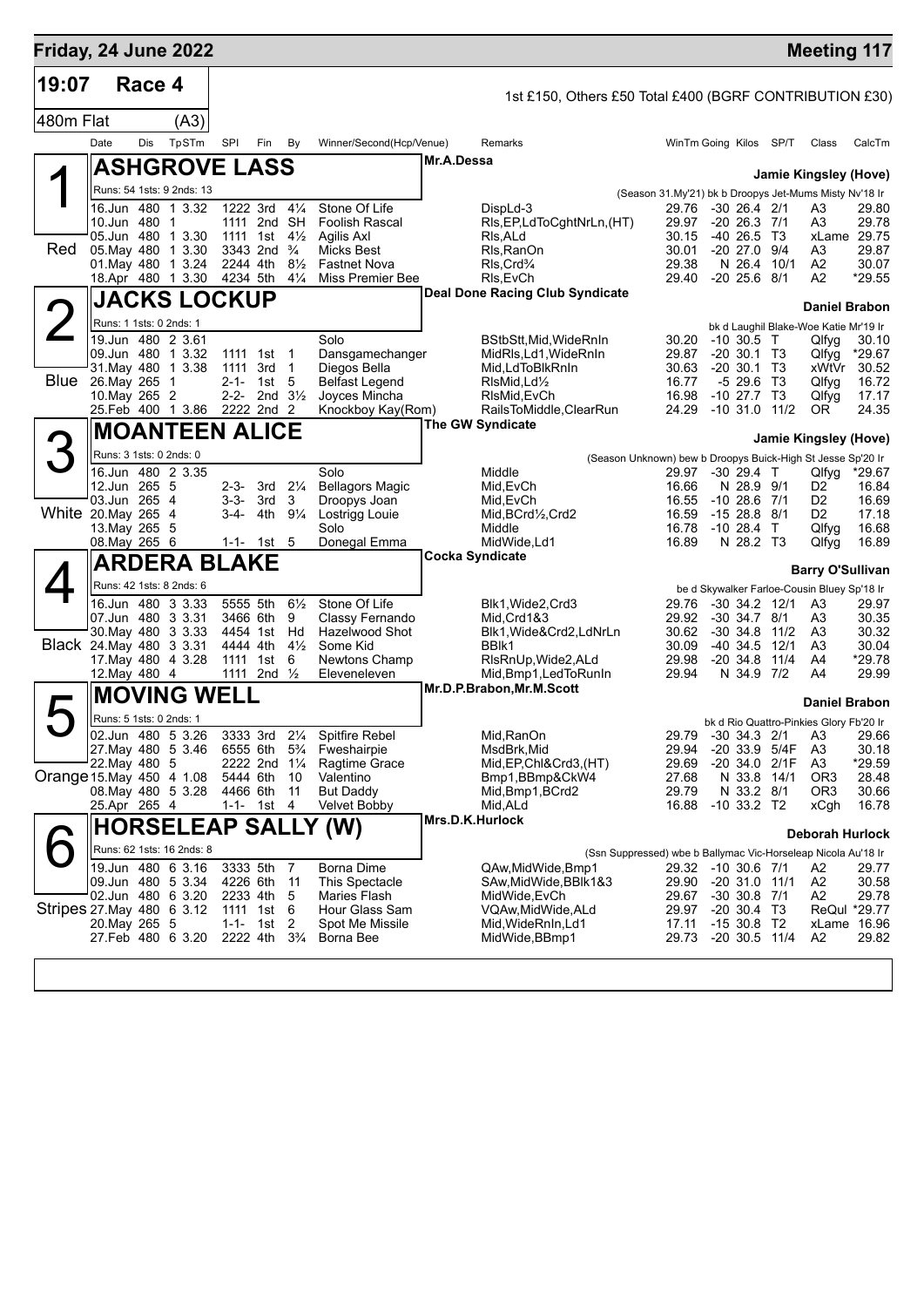| Friday, 24 June 2022  |                                            |                |       |                        |                                                       |                                  |                                         |                  |                                                                              |                         |                                      |                    |                                               | <b>Meeting 117</b>     |
|-----------------------|--------------------------------------------|----------------|-------|------------------------|-------------------------------------------------------|----------------------------------|-----------------------------------------|------------------|------------------------------------------------------------------------------|-------------------------|--------------------------------------|--------------------|-----------------------------------------------|------------------------|
| 19:24                 |                                            | Race 5         |       |                        |                                                       |                                  |                                         |                  |                                                                              |                         |                                      |                    |                                               |                        |
|                       |                                            |                |       |                        |                                                       |                                  |                                         |                  | 1st £150, Others £45 Total £375 (BGRF CONTRIBUTION £30)                      |                         |                                      |                    |                                               |                        |
| 265m Flat             |                                            |                | (D1)  |                        |                                                       |                                  |                                         |                  | Total prize money on offer today is £3640 of which the BGRF contributed £330 |                         |                                      |                    |                                               |                        |
|                       | Date                                       | Dis            | TpSTm | <b>SPI</b>             | Fin                                                   | By                               | Winner/Second(Hcp/Venue)                |                  | Remarks                                                                      | WinTm Going Kilos SP/T  |                                      |                    | Class                                         | CalcTm                 |
|                       | <b>BELLAGORS MAGIC</b>                     |                |       |                        |                                                       |                                  |                                         | Mr.A.M.P.Collett |                                                                              |                         |                                      |                    |                                               | <b>Anthony Collett</b> |
|                       | Runs: 38 1sts: 11 2nds: 9                  |                |       |                        |                                                       |                                  |                                         |                  | (Season Unknown) bk b Lenson Panda-Bellagors Cadge Jn'18 Ir                  |                         |                                      |                    |                                               |                        |
|                       | 19.Jun 265 1                               |                |       | $5 - 5 -$              | 5th                                                   | $4\frac{1}{2}$                   | <b>Ballyoak Wilma</b>                   |                  | RIs, SItCrd1                                                                 | 16.46                   | -5 29.0 10/1                         |                    | D1                                            | 16.77                  |
|                       | 12.Jun 265 1<br>06.Jun 265 2               |                |       | $1 - 1 -$              | 1st                                                   | 1                                | Slipalong Choice                        |                  | RIs, ALd                                                                     | 16.66                   |                                      | N 29.1 4/6F        | D <sub>2</sub>                                | 16.66                  |
| Red                   | 23. May 265 2                              |                |       | 6-6-<br>5-4-           | 6th<br>4th                                            | 6<br>$6\frac{1}{4}$              | Foxwood Bev<br>Run On Titan             |                  | RIs, BCrd1<br>SAw, Crd1                                                      | 16.65<br>16.54          | $-10, 29.4, 5/2$<br>$-25$ 29.4 $5/1$ |                    | D1<br>D1                                      | 17.04<br>16.79         |
|                       | 09. May 265 2                              |                |       | 3-2-                   | 2nd                                                   | -3                               | Diegos Ty                               |                  | Rls, SltCrd1, RanOn                                                          | 16.30                   | N 29.0 12/1                          |                    | D1                                            | 16.54                  |
|                       | 19.Apr 265 2                               |                |       | $3 - 3 -$              | 2nd <sub>1</sub>                                      |                                  | Tintreach Jet                           |                  | Crd1<br><b>Anglesey Syndicate</b>                                            | 16.34                   | N 29.2 16/1                          |                    | D1                                            | *16.42                 |
|                       | <b>BALLYMAC SPIRIT</b>                     |                |       |                        |                                                       |                                  |                                         |                  |                                                                              |                         |                                      |                    |                                               | <b>Anthony Collett</b> |
|                       | Runs: 20 1sts: 2 2nds: 7                   |                |       |                        |                                                       |                                  |                                         |                  |                                                                              |                         |                                      |                    | bk d Ballymac Best-Ballymac Shirley Mr'20 Ir  |                        |
|                       | 19.Jun 265 2<br>12.Jun 265 1               |                |       | 3-3-<br>$3 - 2 -$      | 2nd $\frac{1}{2}$<br>2nd SH                           |                                  | <b>Ballyoak Wilma</b><br>Cozimo Salah   |                  | RIsMid, ChINrLn<br>RIsMid, Bmp1, RanOn, ChINrLn                              | 16.46<br>16.43          | -5 37.7 4/1<br>N 37.8 7/4            |                    | D1<br>D1                                      | 16.46<br>16.44         |
|                       | 06.Jun 265 1                               |                |       | 5-4-                   | 3rd                                                   | $1\frac{3}{4}$                   | Foxwood Bev                             |                  | RIsMid, Crd1                                                                 | 16.65                   | $-10, 37.9$                          | 6/4F               | D1                                            | 16.70                  |
| Blue                  | 26. May 265 1                              |                |       | $5 - 3 -$              | 3rd                                                   | $3\frac{3}{4}$                   | <b>Ballyoak Wilma</b>                   |                  | SAw, RIsMid, BBIk1                                                           | 16.43                   | $-10, 37.5$                          | 4/1                | D1                                            | 16.64                  |
|                       | 15. May 265 1<br>09. May 265 1             |                |       | $5 - 2 -$<br>$1 - 1 -$ | 2nd<br>1st                                            | 5<br>$1\frac{1}{4}$              | Waste House Oz<br><b>Newhall Susie</b>  |                  | SAw,Crd1&2<br>RIs, EP, SnLd                                                  | 16.14<br>16.42          | N 38.1                               | 2/1<br>N 38.0 6/4F | <b>OR</b><br>D <sub>2</sub>                   | 16.54<br>*16.42        |
|                       | <b>FOXWOOD</b>                             |                |       | <b>BEV</b>             |                                                       |                                  |                                         | Mr.M.N.Fenwick   |                                                                              |                         |                                      |                    |                                               |                        |
|                       |                                            |                |       |                        |                                                       |                                  |                                         |                  |                                                                              |                         |                                      |                    |                                               | <b>Mark Fenwick</b>    |
|                       | Runs: 41 1sts: 12 2nds: 8<br>19.Jun 265 4  |                |       | $1 - 1 - 1$ st         |                                                       | $\overline{1}$                   | Snakesinthegrass                        |                  | (Season Unknown) bk b Laughil Blake-Foxwood Gemma Sp'19 Ir<br>QAw,Mid,ALd    | 16.61                   |                                      | -5 29.7 11/8F D2   |                                               | 16.56                  |
|                       | 12.Jun 265 3                               |                |       | $2 - 5 -$              | 5th                                                   | $\overline{7}$                   | Cozimo Salah                            |                  | Mid, EP, BBmp1, Crd1/2                                                       | 16.43                   |                                      | N 29.1 10/3        | D1                                            | 16.98                  |
|                       | 06.Jun 265 3                               |                |       | $1 - 1 -$              | 1st 1                                                 |                                  | Dundee Tracy                            |                  | QAw,Mid,ALd                                                                  | 16.65                   | $-10$ 28.8 $7/1$                     |                    | D1                                            | 16.55                  |
|                       | White 31. May 265 5<br>06. May 450 3 1.15  |                |       | 5466 6th               |                                                       |                                  | Solo<br>12½ Run On Patsy                |                  | Mid, WRunIn<br>MsdBrk, Mid, BCrd3                                            | 16.60 -10 28.5<br>27.83 | N 28.7 5/2J                          | $\top$             | B2                                            | xLame *16.50<br>28.84  |
|                       | 01. May 450 3 1.01                         |                |       | 1113 3rd               |                                                       | 6                                | Lenson Doctor                           |                  | QAw, SnLdTo%                                                                 | 27.73                   |                                      | N 29.2 11/2        | B <sub>2</sub>                                | 28.21                  |
|                       | <b>KING SAM</b>                            |                |       |                        |                                                       |                                  |                                         | K.S.S. Syndicate |                                                                              |                         |                                      |                    | <b>Daniel Brabon</b>                          |                        |
|                       | Runs: 41 1sts: 13 2nds: 6                  |                |       |                        |                                                       |                                  |                                         |                  |                                                                              |                         |                                      |                    | bk d Leamaneigh Turbo-Skate On My'18 Br       |                        |
|                       | 19.Jun 265 4                               |                |       | $4 - 4 -$              | 4th                                                   | $4\frac{1}{4}$                   | <b>Ballyoak Wilma</b>                   |                  | Mid, EvCh                                                                    | 16.46                   | -5 36.3 9/4                          |                    | D1                                            | 16.75                  |
|                       | 10.Jun 265 4<br>03.Jun 265                 | $\overline{4}$ |       | $5 - 5 -$<br>$3 - 3 -$ | 5th<br>4th                                            | $3\frac{1}{4}$<br>$4\frac{3}{4}$ | Diegos Ty<br>Diegos Ty                  |                  | Mid, BCrd1/2                                                                 | 16.89<br>16.38          | -5 36.7 5/2<br>$-10, 36.7$           | 6/5F               | D1<br>D1                                      | 17.09<br>16.67         |
|                       | Black 29. May 265 3                        |                |       | $2 - 2 -$              | 2nd                                                   | $\overline{4}$                   | Havana Class                            |                  | QAw,Mid,Crd2<br>VQAw, Mid, SnLd-1                                            | 16.03                   | $-5, 36.5$                           | 4/1                | 0R                                            | *16.30                 |
|                       | 15. May 265 3                              |                |       | $2 - 2 -$              |                                                       | 2nd $2\frac{1}{2}$               | Tintreach Jet                           |                  | EP, Mid, Chl&Crd1                                                            | 16.19                   | N 37.3                               | 11/8               | 0R                                            | 16.39                  |
|                       | 01.May 270 6                               |                |       | 5-4-                   | 4th                                                   | $5\frac{1}{2}$                   | Knocknaseed Gem(Towc)                   |                  | Middle<br>Mr.J.Ripley, Mr.J.Ripley                                           | 15.64                   | +5 37.8 9/4F                         |                    | OR.                                           | 16.13                  |
|                       | <b>PENNYS</b>                              |                |       | <b>ELIMAY</b>          |                                                       |                                  |                                         |                  |                                                                              |                         |                                      |                    |                                               | <b>Raymond Butler</b>  |
|                       | Runs: 38 1sts: 7 2nds: 2                   |                |       |                        |                                                       |                                  |                                         |                  | (Season Unknown) bd b Pat C Sabbath-Pennys Bambi Jy'19 Ir                    |                         |                                      |                    |                                               |                        |
|                       | 13.Jun 265 5<br>06.Jun 265 6               |                |       | $1 - 1 -$<br>$2 - 3 -$ | 1st<br>4th                                            | $3\frac{3}{4}$<br>2              | <b>Birchgrove Buddy</b><br>Foxwood Bev  |                  | QAw, Mid, ALd<br>EP, Mid, EvCh                                               | 16.42<br>16.65          | $-530.96/4J$<br>$-10, 31.0$          | 6/1                | D <sub>2</sub><br>D1                          | *16.37<br>16.72        |
|                       | 31. May 265 4                              |                |       | $5 - 6 -$              | 6th                                                   | $5\frac{1}{2}$                   | Tullymurry Jig                          |                  | Mid, Crd1                                                                    | 16.60                   | $-10$ 31.2 $5/1$                     |                    | D1                                            | 16.93                  |
| Orange 23. May 265 4  |                                            |                |       | $3-6-$                 | 6th                                                   | $8\frac{1}{2}$                   | Run On Titan                            |                  | QAw, Mid, Ld-1, Crd1/2                                                       | 16.54                   | $-2531.48/1$                         |                    | D1                                            | 16.97                  |
|                       | 16. May 265 6<br>03. May 265 5             |                |       | 1-1- 1st               |                                                       | $1\frac{1}{4}$                   | Solo<br>Lostrigg Louie                  |                  | Middle<br>QAw, Mid, ALd                                                      | 16.51<br>16.52          | $-10$ 31.4 T<br>$-5$ 31.8 3/1        |                    | xOffC<br>D <sub>2</sub>                       | 16.41<br>16.47         |
|                       | <b>DIEGOS TY</b>                           |                |       | (W)                    |                                                       |                                  |                                         | Ms.L.A.Wilson    |                                                                              |                         |                                      |                    |                                               |                        |
|                       |                                            |                |       |                        |                                                       |                                  |                                         |                  |                                                                              |                         |                                      |                    |                                               | <b>Anthony Collett</b> |
|                       | Runs: 34 1sts: 13 2nds: 11<br>10.Jun 265 5 |                |       | $4 - 3 -$              | 1st                                                   | $1\frac{1}{4}$                   | Meenagh Major                           |                  | Wide,FcdCk&Crd1,LdRnIn                                                       | 16.89                   | $-5$ 36.2 $5/2$                      |                    | bk d Droopys Jet-Sidarian Fern Oc'19 Ir<br>D1 | 16.84                  |
|                       | 03.Jun 265 6                               |                |       | $2 - 2 -$              | 1st                                                   | $\frac{3}{4}$                    | <b>Ballyoak Wilma</b>                   |                  | Wide, EP, LdRnIn                                                             | 16.38                   |                                      | $-10$ 36.0 $11/4$  | D1                                            | *16.28                 |
|                       | 23. May 265 5                              |                |       | $4 - 3 -$              |                                                       | 2nd $4\frac{1}{2}$               | Run On Titan                            |                  | Wide,Crd½                                                                    | 16.54                   |                                      | -25 36.1 8/11F D1  |                                               | 16.65                  |
| Stripes 15. May 265 5 | 09. May 265 5                              |                |       | $3-5-$<br>$1 - 1 -$    | 5th 4 <sup>3</sup> / <sub>4</sub><br>1st <sub>3</sub> |                                  | Tintreach Jet<br><b>Bellagors Magic</b> |                  | QAw,Blk&Wide1,Crd½<br>VQAw, Wide, ALd                                        | 16.19<br>16.30          | N 36.2 6/1                           | N 35.8 6/4F        | 0R<br>D1                                      | 16.57<br>16.30         |
|                       | 28.Apr 265 6                               |                |       | $4 - 3 -$              | 2nd $2\frac{3}{4}$                                    |                                  | Lizs Legacy                             |                  | Wide,EvCh                                                                    | 16.40                   |                                      | N 35.8 15/8F D1    |                                               | 16.62                  |
|                       |                                            |                |       |                        |                                                       |                                  |                                         |                  |                                                                              |                         |                                      |                    |                                               |                        |
|                       |                                            |                |       |                        |                                                       |                                  |                                         |                  |                                                                              |                         |                                      |                    |                                               |                        |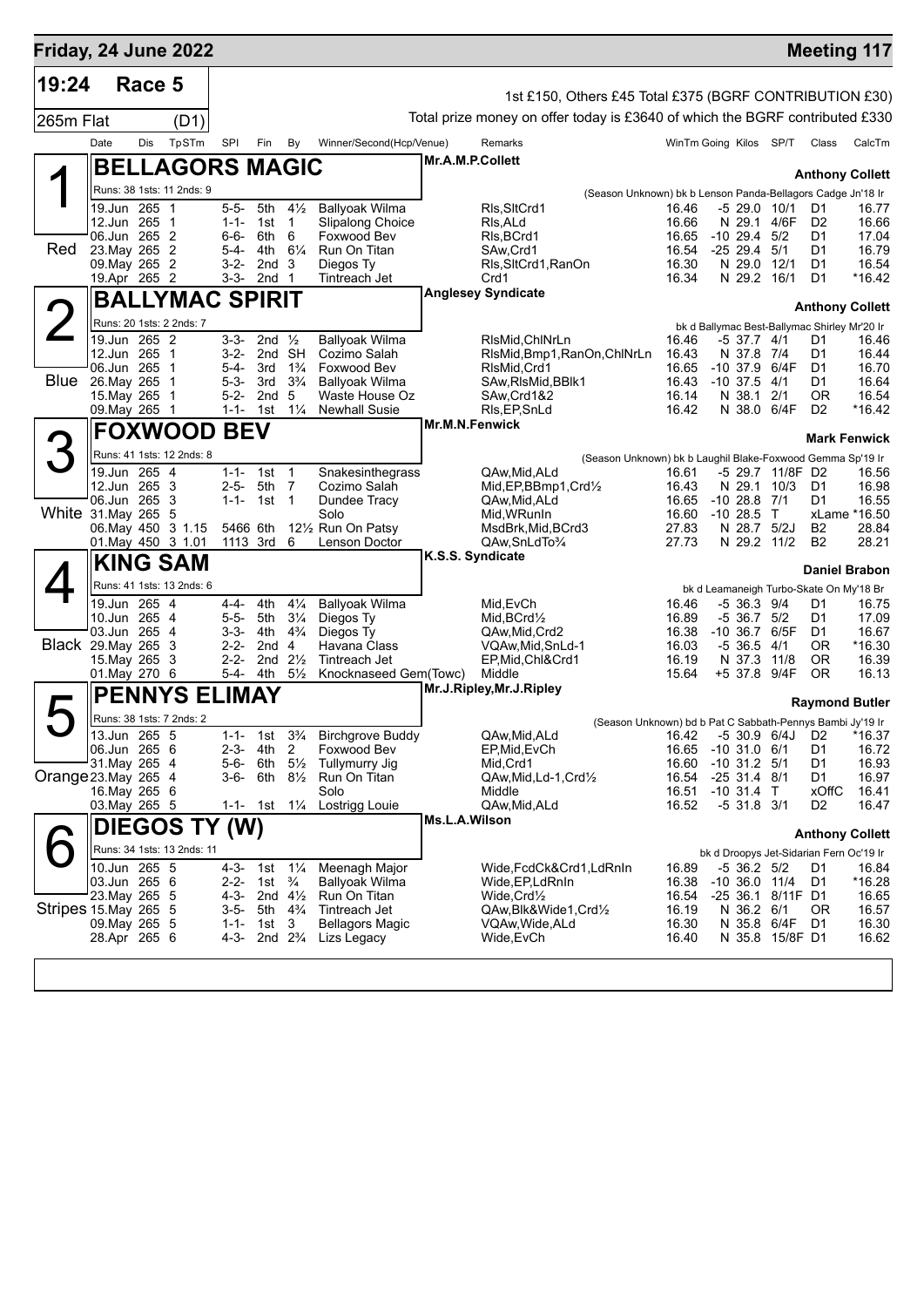| Friday, 24 June 2022       |                                |        |                                              |                                      |                                                                    |                               |                                                                               |                   |                                                         |                                                                |                                           |                                       |                   | <b>Meeting 117</b>                                                       |                 |
|----------------------------|--------------------------------|--------|----------------------------------------------|--------------------------------------|--------------------------------------------------------------------|-------------------------------|-------------------------------------------------------------------------------|-------------------|---------------------------------------------------------|----------------------------------------------------------------|-------------------------------------------|---------------------------------------|-------------------|--------------------------------------------------------------------------|-----------------|
| 19:44                      |                                | Race 6 |                                              |                                      |                                                                    |                               |                                                                               |                   | 1st £140, Others £50 Total £390 (BGRF CONTRIBUTION £30) |                                                                |                                           |                                       |                   |                                                                          |                 |
| 480m Flat                  |                                |        | (A4)                                         |                                      |                                                                    |                               |                                                                               |                   |                                                         |                                                                |                                           |                                       |                   |                                                                          |                 |
|                            | Date                           | Dis    | TpSTm                                        | SPI                                  | Fin                                                                | By                            | Winner/Second(Hcp/Venue)                                                      |                   | Remarks                                                 |                                                                | WinTm Going Kilos SP/T                    |                                       |                   | Class                                                                    | CalcTm          |
|                            |                                |        | <b>MILLBANK PRETTY</b>                       |                                      |                                                                    |                               |                                                                               |                   | Mr.P.J.Mumford, Mr.K. Wright                            |                                                                |                                           |                                       |                   | Jamie Kingsley (Hove)                                                    |                 |
|                            |                                |        | Runs: 5 1sts: 1 2nds: 3                      |                                      |                                                                    |                               |                                                                               |                   |                                                         | (Season Unknown) bk b Droopys Sydney-Market Glory Sp'20 Ir     |                                           |                                       |                   |                                                                          |                 |
|                            |                                |        | 16.Jun 480 1 3.21                            |                                      | 1122 2nd 6                                                         |                               | Mapogo                                                                        |                   | QAw, RIs, Ld-3                                          |                                                                | 30.06                                     | $-30$ 29.4 T <sub>2</sub>             |                   | xCgh                                                                     | 30.24           |
|                            |                                |        | 15. May 480 2 3.21<br>06. May 480 3 3.34     |                                      | 1111 1st $2\frac{1}{2}$<br>2233 3rd                                | 12                            | Ronnies Dina<br>Shady Magic                                                   |                   | ALd,RIs<br>Mid, Ld-BCrd1                                |                                                                | 29.96<br>29.96                            | N 29.4 T3<br>N 29.2 T3                |                   | Qlfyg<br>Qlfyg                                                           | *29.96<br>30.93 |
| Red                        | 28.Apr 265 1                   |        |                                              |                                      | 1-2- 2nd $\frac{3}{4}$                                             |                               | <b>Wacky Hacky</b>                                                            |                   | Mid, SnLd-1/2                                           |                                                                | 17.08                                     | $-529.2$ T2                           |                   |                                                                          | xLame 17.09     |
|                            |                                |        | 04. Mar 480 1 3.24<br>25.Feb 500 1 3.69      | 2222 3rd<br>2111 1st                 |                                                                    | 15<br><b>Nk</b>               | Grab My Shades<br>Wellott Empress(Hove)                                       |                   | RIsMid, Crd1<br>EarlyPace, Railed, Led1                 |                                                                | 29.95<br>30.65                            | $-20$ 28.8 T3                         | $-20$ 28.7 $10/3$ | Qlfyg<br>A9                                                              | 30.96<br>30.45  |
|                            |                                |        | <b>VELVET BOBBY</b>                          |                                      |                                                                    |                               |                                                                               |                   | Mr.S.G.Harvey, Mr.K.R.Hutton                            |                                                                |                                           |                                       |                   |                                                                          |                 |
|                            |                                |        |                                              |                                      |                                                                    |                               |                                                                               |                   |                                                         |                                                                |                                           |                                       |                   | <b>Daniel Brabon</b>                                                     |                 |
|                            |                                |        | Runs: 63 1sts: 3 2nds: 17<br>12.Jun 480 4 R5 |                                      | 4432 3rd                                                           | $1\frac{3}{4}$                | Crackaway Boycie(R15)                                                         |                   | RIsMid, RanOn                                           |                                                                | 29.51                                     | N 35.3 9/2                            |                   | bk d Velvet John Joe-Tiermana Brandy Jn'18 Ir<br>Hcp                     | 30.05           |
|                            |                                |        | 06.Jun 480 2 3.31                            |                                      | 4222 2nd 11/4                                                      |                               | Spot On Sconny                                                                |                   | RIsMid.RanOn                                            |                                                                | 29.86                                     |                                       | -20 35.7 11/4J A4 |                                                                          | *29.76          |
| <b>Blue</b>                |                                |        | 29. May 480 1 3.29<br>23. May 480 1 3.29     |                                      | 4455 5th<br>3333 3rd                                               | 8<br>$2\frac{3}{4}$           | Coolavanny Solar<br>Ashlings Girl                                             |                   | RIsMid, Crd2<br>RIs, EvCh                               |                                                                | 29.78<br>29.85                            | $-20$ 35.0 $9/2$                      | $-10, 34.7, 10/3$ | A4<br>A4                                                                 | 30.32<br>29.88  |
|                            |                                |        | 16. May 480 2 3.35                           |                                      | 5555 5th                                                           | $5\frac{1}{2}$                | Hazelwood Gun                                                                 |                   | RIsMid, Crd4                                            |                                                                | 29.81                                     | $-20$ 34.5 16/1                       |                   | A3                                                                       | 30.05           |
|                            |                                |        | 10. May 480 1 3.36                           |                                      | 6666 6th                                                           | $8\frac{1}{4}$                | Hazelwood Gun                                                                 |                   | Crd1&2                                                  |                                                                | 29.67                                     | $-20$ 34.2 $12/1$                     |                   | A3                                                                       | 30.14           |
|                            |                                |        | <b>THE BLUE LAGOON</b>                       |                                      |                                                                    |                               |                                                                               |                   | Mr.A.S.Morris, Mr.D.A.Morris                            |                                                                |                                           |                                       |                   | <b>Barry O'Sullivan</b>                                                  |                 |
|                            |                                |        | Runs: 11 1sts: 3 2nds: 1                     |                                      |                                                                    |                               |                                                                               |                   |                                                         |                                                                |                                           |                                       |                   | be d Jaytee Dutch-Dalcash Veeva Sp'19 Ir                                 |                 |
|                            | 10.Jun 480 3                   |        | 16.Jun 480 4 3.28                            |                                      | 1112 3rd<br>1111 1st                                               | $3\frac{3}{4}$<br>$\mathbf 1$ | <b>Foolish Rascal</b><br>Nans Bizzy                                           |                   | EP, Mid, Crd&Ld1-3/4<br>Mid, QAw, ALd, (HT)             |                                                                | 29.94<br>29.78                            | $-30$ 33.9 $9/4$                      | -10 33.6 8/13F A4 | A3                                                                       | 29.94<br>*29.68 |
|                            |                                |        | 05.Jun 480 3 3.29                            |                                      | 1222 2nd $4\frac{1}{4}$                                            |                               | Decisive Annie                                                                |                   | Mid, EP, Bmp&Ld1-2                                      |                                                                | 29.91                                     |                                       | -20 33.5 7/4F     | A4                                                                       | 30.05           |
| White 31.May 480 5 3.33    |                                |        |                                              |                                      | 2222 2nd $5\frac{1}{2}$                                            |                               | Takat Aka                                                                     |                   | Mid, EvCh                                               |                                                                | 29.75                                     | $-20$ 33.4 T3                         |                   | Qlfyg                                                                    | 29.99           |
|                            | 27. May 265 3<br>20. May 265 3 |        |                                              |                                      | 2-2- 1st Hd<br>5-5- 5th 9½                                         |                               | <b>Trewmount Ruby</b><br>Lostrigg Louie                                       |                   | Mid, EP, LdRnIn<br>Mid, Crd&Stb1/2, Crd2                |                                                                | 16.83<br>16.59                            | $-10$ 32.9 3/1<br>$-1532.661$         |                   | D <sub>2</sub><br>D <sub>2</sub>                                         | 16.73<br>17.19  |
|                            |                                |        | <b>BOOMERANG GRACE</b>                       |                                      |                                                                    |                               |                                                                               |                   | Mr.K.J.Devonshire, Mr.B.Tuffnell                        |                                                                |                                           |                                       |                   |                                                                          |                 |
|                            |                                |        | Runs: 18 1sts: 2 2nds: 7                     |                                      |                                                                    |                               |                                                                               |                   |                                                         | (Season 04.Ja'22) bk b Pat C Sabbath-Brannig Boomboom De'19 Ir |                                           |                                       |                   | <b>Anthony Collett</b>                                                   |                 |
|                            |                                |        | 19.Jun 480 4 3.29                            |                                      | 3211 1st                                                           | $3\frac{1}{2}$                | Newtons Champ                                                                 |                   | Mid, $Ld\frac{1}{2}$                                    |                                                                | 30.08                                     |                                       | -10 27.1 11/4J A5 |                                                                          | 29.98           |
|                            |                                |        | 13.Jun 480 4 3.38                            |                                      | 5556 6th                                                           | $6\frac{3}{4}$                | Spice Box                                                                     |                   | Mid, Blk2                                               |                                                                | 30.14                                     | $-20\,27.1$                           | 2/1               | A5                                                                       | 30.45           |
| Black 30. May 480 4 3.37   |                                |        | 05.Jun 480 3 3.36                            |                                      | 2222 2nd 2<br>2222 2nd 2                                           |                               | Coonough Steff<br>Annagh Poppy                                                |                   | Mid, Always 2nd<br>SAw, Mid, Chl&Crd3                   |                                                                | 30.00<br>30.08                            | $-20$ 27.3 $15/8$<br>$-30$ 27.3 $6/1$ |                   | A5<br>A5                                                                 | 29.96<br>*29.94 |
|                            |                                |        | 24. May 480 4 3.34                           |                                      | 4666 6th 41/4                                                      |                               | Annagh Poppy                                                                  |                   | Mid, Crd1, BBlk2                                        |                                                                | 30.54                                     | -40 27.6 9/2                          |                   | A5                                                                       | 30.48           |
|                            | 17. May 480 3 R9               |        |                                              |                                      | 2322 2nd 4                                                         |                               | Springwell Sully(R1)                                                          | <b>Cat People</b> | RIsMid, Crd1, DispLd2-3                                 |                                                                | 29.43                                     | $-20$ 27.6 $7/1$                      |                   | Hcp                                                                      | 30.28           |
|                            |                                |        | <b>ODINS MESSENGER</b>                       |                                      |                                                                    |                               |                                                                               |                   |                                                         |                                                                |                                           |                                       |                   | <b>Matthew Dartnall</b>                                                  |                 |
|                            | $10.$ Jun 480 3                |        | Runs: 6 1sts: 1 2nds: 2                      |                                      |                                                                    |                               |                                                                               |                   |                                                         |                                                                |                                           |                                       |                   | wbk d Magical Bale-Away Shelly Au'20 Ir<br>29.88 -10 35.3 4/9F A5 *29.78 |                 |
|                            |                                |        | 03.Jun 480 3 3.33                            |                                      | 1111 1st 1/ <sub>2</sub><br>3333 2nd 2 <sup>3</sup> / <sub>4</sub> |                               | Ross Panther<br><b>Security Product</b>                                       |                   | Mid, EP, ALd, HIdOn, (HT)<br>Mid, RanOnLate             |                                                                | 29.94 - 20 35.3 5/4F                      |                                       |                   | A5                                                                       | 29.96           |
|                            |                                |        | 27 May 480 4 3.25                            |                                      | 2223 3rd Hd                                                        |                               | Knoppogue Velvet                                                              |                   | Mid, EP, Crd4, ChlNrLn                                  |                                                                | 30.40                                     | $-20$ 35.2 $4/1$                      |                   | A5                                                                       | 30.22           |
| Orange 03. May 480 4 3.44  |                                |        | 21.Apr 480 4 3.32                            |                                      |                                                                    |                               | Solo<br>2335 5th DIS Bit View Belle                                           |                   | Middle<br>Crd1&2, VBBmp3                                |                                                                | 30.28<br>30.09                            | $-10$ 35.1 T                          | $-20$ 35.0 15/8   | ReQul<br>A6                                                              | 30.18<br>0.00   |
|                            |                                |        | 11.Apr 480 4 3.35                            |                                      |                                                                    |                               | Solo                                                                          |                   | Middle                                                  |                                                                | 30.42                                     | N 34.3 T                              |                   | Qlfyg                                                                    | 30.42           |
|                            |                                |        |                                              |                                      |                                                                    |                               | COOLAVANNY SOLAR (W)                                                          |                   | Mr.J.T.Kingsley                                         |                                                                |                                           |                                       |                   | Jamie Kingsley (Hove)                                                    |                 |
|                            |                                |        | Runs: 58 1sts: 8 2nds: 6                     |                                      |                                                                    |                               |                                                                               |                   |                                                         |                                                                |                                           |                                       |                   | bk d Superior Product-Global Liberty Ap'19 Ir                            |                 |
|                            | 16.Jun 480 6                   |        |                                              |                                      | 1111 1st                                                           | $1\frac{3}{4}$                | <b>Smiling Sarah</b>                                                          |                   | EP, Mid Wide, SnLd                                      |                                                                | 30.06 -30 33.1 4/1                        |                                       |                   | A4                                                                       | 29.76           |
|                            |                                |        | 10.Jun 480 5 3.33<br>03.Jun 480 5 3.30       | 3664 6th                             | 5666 5th                                                           |                               | 7 <sup>3</sup> / <sub>4</sub> Six Beauties<br>111/ <sub>2</sub> Freeway Aylah |                   | MidWide, EvCh<br>MidWide, BBIk1                         |                                                                | 29.88 -10 32.9 10/1<br>29.90 -20 32.9 9/1 |                                       |                   | A3<br>A3                                                                 | 30.40<br>30.61  |
| Stripes 29. May 480 5 3.29 |                                |        |                                              |                                      | 5221 1st 3                                                         |                               | View Abbey                                                                    |                   | MidWide,Ld4                                             |                                                                | 29.78 -10 32.9 6/1                        |                                       |                   | A4                                                                       | 29.68           |
|                            |                                |        | 20. May 480 5 3.24                           | 1243 4th <sup>3</sup> / <sub>4</sub> |                                                                    |                               | Boomerang Beau<br>05. May 480 6 3.24 2222 2nd 21/2 Liberty Express            |                   | MidWide, EP, SnLdTo2<br>MidWide, EP, Always 2nd         |                                                                | 30.34 -40 32.9 5/4F<br>29.66 -20 33.2 4/1 |                                       |                   | A4                                                                       | 30.00<br>*29.67 |
|                            |                                |        |                                              |                                      |                                                                    |                               |                                                                               |                   |                                                         |                                                                |                                           |                                       |                   | A4                                                                       |                 |
|                            |                                |        |                                              |                                      |                                                                    |                               |                                                                               |                   |                                                         |                                                                |                                           |                                       |                   |                                                                          |                 |
|                            |                                |        |                                              |                                      |                                                                    |                               |                                                                               |                   |                                                         |                                                                |                                           |                                       |                   |                                                                          |                 |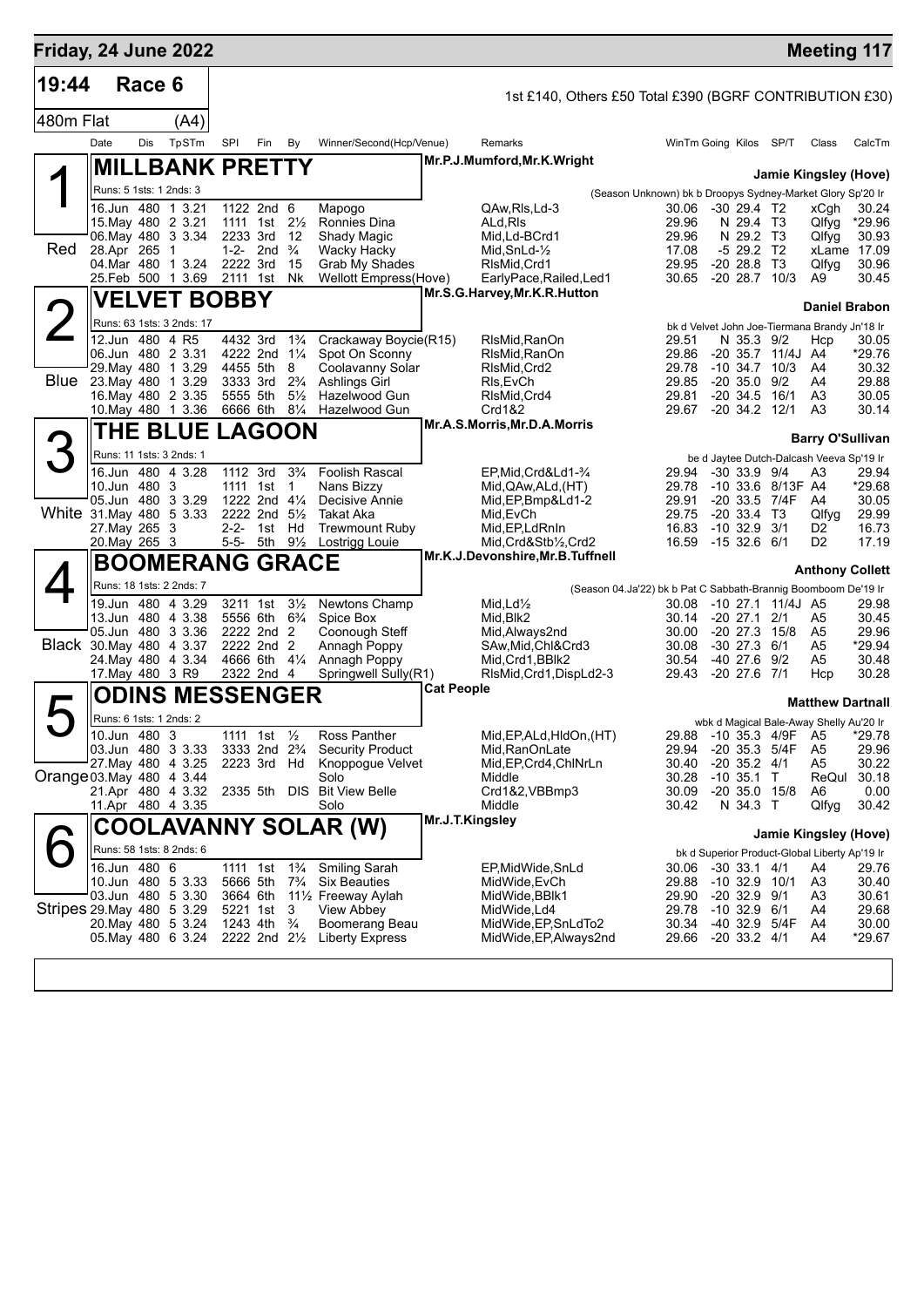|                      |                                |        | Friday, 24 June 2022     |                        |                           |                                      |                                          |                     |                                                                                 |                                         |                                      |                  |                                                | <b>Meeting 117</b>      |
|----------------------|--------------------------------|--------|--------------------------|------------------------|---------------------------|--------------------------------------|------------------------------------------|---------------------|---------------------------------------------------------------------------------|-----------------------------------------|--------------------------------------|------------------|------------------------------------------------|-------------------------|
| 20:03                |                                | Race 7 |                          |                        |                           |                                      |                                          |                     | 1st £100, Others £40 Total £300 (BGRF CONTRIBUTION £30)                         |                                         |                                      |                  |                                                |                         |
| 265m Flat            |                                |        | (D5)                     |                        |                           |                                      |                                          |                     | We race every Monday, Tuesday & Thursday morning, Friday and Sunday Night       |                                         |                                      |                  |                                                |                         |
|                      | Date                           | Dis    | TpSTm                    | SPI                    | Fin                       | By                                   | Winner/Second(Hcp/Venue)                 |                     | Remarks                                                                         | WinTm Going Kilos SP/T Class            |                                      |                  |                                                | CalcTm                  |
|                      |                                |        | <b>HOLLYOAK MERLIN</b>   |                        |                           |                                      |                                          |                     | <b>Hollyoak Syndicate</b>                                                       |                                         |                                      |                  |                                                |                         |
|                      |                                |        | Runs: 4 1sts: 0 2nds: 1  |                        |                           |                                      |                                          |                     |                                                                                 |                                         |                                      |                  |                                                | <b>Raymond Butler</b>   |
|                      | 13.Jun 265 3                   |        |                          | 6-6-                   |                           | 6th $8\frac{1}{2}$                   | <b>Hollyoak Eve</b>                      |                     | VSAw, HitRIs1                                                                   | 16.98                                   |                                      | -5 40.5 11/4F D4 | bk d Belles Direction-Hollyoak Cherry Jy'20 Ir | 17.62                   |
|                      | 07.Jun 265 2                   |        |                          | 3-3-                   | 2nd <sub>1</sub>          |                                      | Sun Hill Ellie                           |                     | SAw, Mid, EP, Chl&Crd1/2, RanOn 17.19                                           | 17.00                                   | $-10$ 41.0 $9/1$                     |                  | D4                                             | 17.18                   |
| Red                  | 31. May 265 3<br>24. May 265 3 |        |                          | 6-6-<br>6-6-           | 6th                       | 5th $3\frac{1}{2}$<br>$6\frac{3}{4}$ | <b>Hollyoak Eve</b><br>Perfecto Benny    |                     | <b>VSAw</b><br>VSAw, HitRIs1                                                    | 17.27                                   | $-10$ 40.6 $9/1$<br>$-15$ 40.6 9/2   |                  | D4<br>D4                                       | 17.18<br>17.66          |
|                      | 17. May 265 3                  |        |                          | $2 - 2 -$              | 2nd $\frac{1}{2}$         |                                      | <b>Hollyoak Nancy</b>                    |                     | RIsMid, EvCh                                                                    | 17.17                                   | $-10$ 41.2 T3                        |                  | Qlfyg                                          | $*17.11$                |
|                      | 14.Apr 265 3                   |        |                          |                        | 2-2- 2nd $2\frac{3}{4}$   |                                      | Hollyoak Vera                            | Mr.D.P.Brabon       | VSAw, Mid                                                                       | 17.07                                   | N 40.4 T3                            |                  | Qlfyg                                          | 17.29                   |
|                      |                                |        | <b>MOANTEEN BALE</b>     |                        |                           |                                      |                                          |                     |                                                                                 |                                         |                                      |                  |                                                | <b>Daniel Brabon</b>    |
|                      | 19.Jun 265 3                   |        | Runs: 7 1sts: 1 2nds: 1  | $6 - 5 -$              | 4th                       | 3                                    | Half Back Baby                           |                     | MsdBrkBadly,RanOn                                                               | 17.13                                   | $-533.47/4$                          |                  | bd d Magical Bale-Wakulla Gold Ja'21 Ir<br>D5  | 17.30                   |
|                      | 10.Jun 265 4                   |        |                          | 5-4-                   | 3rd                       | $6\frac{1}{2}$                       | Gainstown Biggie                         |                     | Mid, CrdNrLn, (HT)                                                              | 16.72                                   | $-533.48/1$                          |                  | D4                                             | 17.19                   |
| <b>Blue</b>          | 06.Jun 265 3<br>31. May 265 3  |        |                          | $1 - 1 -$<br>$3 - 3 -$ | 1st<br>5th                | $\mathbf{1}$<br>$5\frac{1}{2}$       | Havana Sweetie<br>Hollyoak Vanessa       |                     | QAw, Mid, ALd, Bmp2<br>SAw, Blk1, Blk&Stb2                                      | 17.10<br>17.14                          | $-10, 33.6, 9/2$<br>$-10$ 32.9 $7/2$ |                  | D <sub>5</sub><br>D5                           | $*17.00$<br>17.47       |
|                      | 20. May 265 3                  |        |                          | $3 - 3 -$              | 4th                       | 5                                    | Down Load                                |                     | Mid, CrdRnIn                                                                    | 17.20                                   | $-1532.1$                            | 13/8F D5         |                                                | 17.45                   |
|                      | 06. May 265 3                  |        |                          | 3-2-                   |                           | 2nd $1\frac{1}{4}$                   | <b>Moanteen Wally</b>                    |                     | Mid, RanOn<br><b>Hollyoak Syndicate</b>                                         | 17.00                                   | N 32.0 7/1                           |                  | D5                                             | 17.10                   |
| З                    |                                |        | <b>HOLLYOAK VANESSA</b>  |                        |                           |                                      |                                          |                     |                                                                                 |                                         |                                      |                  |                                                | <b>Raymond Butler</b>   |
|                      | 16.Jun 265 4                   |        | Runs: 63 1sts: 5 2nds: 9 | $5 - 3 -$              | 3rd                       | $7\frac{3}{4}$                       | <b>Bobbing Gnarleen</b>                  |                     | (Season Unknown) wbe b Lemon Jamesy-Hollyoak Airwave De'18 Ir<br>SAw, Mid, Crd1 | 16.86                                   | $-10$ 26.3 $16/1$                    |                  | D4                                             |                         |
|                      | 07.Jun 265 4                   |        |                          | 5-4-                   | 4th                       | 5                                    | Mobile Panda                             |                     | Mid, EP, SItCrd1/2                                                              | 16.96                                   | -10 26.5 11/1                        |                  | D4                                             | 17.38<br>17.26          |
| White 24. May 265 4  | 31. May 265 5                  |        |                          | $1 - 1 -$<br>$4 - 5 -$ | 1st<br>5th                | $1\frac{3}{4}$<br>5                  | Dooey Lightning<br>Merry Boy             |                     | QAw,Crd&Led1<br>Mid, BBIk1                                                      | 17.14 -10 26.2 8/1<br>17.27             | $-1526.58/1$                         |                  | D5<br>D5                                       | $*17.04$<br>17.53       |
|                      | 19. May 265 4                  |        |                          | $2 - 1 -$              | 2nd                       | $\frac{1}{2}$                        | <b>Thanks Pal</b>                        |                     | Mid,Ld½-RnIn                                                                    | 17.25                                   | $-20$ 26.4 $11/1$                    |                  | D <sub>5</sub>                                 | 17.10                   |
|                      | 12. May 265 4                  |        |                          | $1 - 5 -$              | 5th                       | $4\frac{1}{2}$                       | <b>Flowerpot Tiger</b>                   |                     | Mid, EP, Crd1/2<br>Mr.B.D.O'Sullivan                                            | 17.22                                   | N 26.3 14/1                          |                  | D <sub>5</sub>                                 | 17.57                   |
|                      |                                |        | <b>ALFIES ACT</b>        |                        |                           |                                      |                                          |                     |                                                                                 |                                         |                                      |                  |                                                | <b>Barry O'Sullivan</b> |
|                      |                                |        | Runs: 2 1sts: 0 2nds: 0  |                        |                           |                                      |                                          |                     |                                                                                 |                                         |                                      |                  | bd d Ballymac Alfonse-St Clares Lass Fb'21 Br  |                         |
|                      | 14.Jun 265 4<br>09.Jun 265 4   |        |                          | 6-4-<br>$6 - 5 -$      | 6th<br>6th                | $8\frac{3}{4}$<br>$7\frac{1}{4}$     | <b>Security Rocket</b><br>Half Back Baby |                     | SAw, Mid Wide<br>SAw, Mid Wide, Blk1                                            | 16.98<br>17.18                          | -5 34.1 6/1<br>$-534.04/1$           |                  | D5<br>D5                                       | 17.62<br>17.72          |
|                      | 02.Jun 265 4                   |        |                          |                        |                           |                                      | Solo                                     |                     | MidWide                                                                         | 17.48                                   | $-1533.7$ T                          |                  | Qlfyg                                          | *17.33                  |
| Black 19. May 265 5  | 12. May 265 5                  |        |                          | 3-3-<br>$1 - 2 -$      | 2nd $7\frac{1}{2}$        | 2nd $1\frac{1}{4}$                   | Ferryforth Sarah<br>Anna Ban             |                     | MidWide, SAw, Crd1<br>$Mid$ , Led 1 To $\frac{1}{2}$                            | 17.18<br>17.61                          | $-20, 33.4, 73$<br>N 33.5 T3         |                  | Qlfyg<br>Qlfyg                                 | 17.58<br>17.71          |
|                      | 05. May 265 4                  |        |                          |                        |                           |                                      | Solo                                     |                     | Middle                                                                          | 18.01                                   | $-10,33.7$ T                         |                  | Nvice                                          | 17.91                   |
|                      |                                |        | DOWN LOAD (W)            |                        |                           |                                      |                                          | <b>Mr.D.Mullins</b> |                                                                                 |                                         |                                      |                  |                                                | <b>Barry O'Sullivan</b> |
|                      |                                |        | Runs: 34 1sts: 4 2nds: 7 |                        |                           |                                      |                                          |                     | (Season 14.Ja'22) f b Westmead Max-Piemans Princess Sp'19 Br                    |                                         |                                      |                  |                                                |                         |
|                      | 13.Jun 265 6<br>07.Jun 265 6   |        |                          | $1 - 3 -$<br>3-4-      | 4th<br>6th                | $5\frac{1}{4}$<br>$7\frac{1}{2}$     | Limetree Boy<br>Moanteen Wally           |                     | QAw,MidWide,EvCh<br>Wide, EP, Crd1/2                                            | 17.15 -5 25.1 7/1<br>16.95 -10 25.1 6/1 |                                      |                  | D5<br>D <sub>5</sub>                           | 17.52<br>17.46          |
|                      | 02.Jun 265 6                   |        |                          | $2 - 3 -$              | 3rd                       | $4\frac{1}{4}$                       | Waikiki Bonnie                           |                     | Wide, EP, LdTo <sup>1/2</sup>                                                   | 17.18                                   | $-1525.09/2$                         |                  | D5                                             | 17.37                   |
| Orange 26. May 265 6 | 20. May 265 6                  |        |                          | $5 - 5 -$<br>$1 - 1 -$ | 6th<br>1st $3\frac{1}{2}$ | 6                                    | Thanks Pal<br><b>Hazelwood Fainne</b>    |                     | Wide, EvCh<br>Wide, VQAw, ALd                                                   | 16.83<br>17.20                          | $-525.0$<br>$-15$ 24.7 $5/2$         | 6/1              | D4<br>D <sub>5</sub>                           | 17.26<br>*17.05         |
|                      | 16.May 265 6                   |        |                          | $2 - 1 -$              |                           | 3rd Hd                               | <b>Security Rocket</b>                   |                     | Wide, EP, Ld <sup>1</sup> / <sub>2</sub> -CghtNrLn                              | 17.40                                   | -10 24.5 9/4                         |                  | D <sub>5</sub>                                 | 17.32                   |
|                      |                                |        |                          |                        |                           |                                      | <b>FREDFEDTEDBREAD (W)</b>               | Mr.P.M.Searle       |                                                                                 |                                         |                                      |                  |                                                | Jamie Kingsley (Hove)   |
|                      |                                |        | Runs: 3 1sts: 0 2nds: 0  |                        |                           |                                      |                                          |                     | (Season Unknown) wbk b Skywalker Puma-Mongys Rach My'20 Ir                      |                                         |                                      |                  |                                                |                         |
|                      | 23.Mar                         |        |                          |                        |                           |                                      | NAME CHANGED from                        |                     | Mongys Skippy                                                                   |                                         |                                      |                  |                                                |                         |
|                      | 19.Jun 265 4<br>12.Jun 265 4   |        |                          | 3-2-<br>5-6-           | 3rd                       | $2\frac{1}{4}$<br>3rd $4\frac{3}{4}$ | Half Back Baby<br>Cup Cake Tornado       |                     | Wide, RanOn<br>Wide,Crd½,RanOn                                                  | 17.13<br>17.17                          | -5 28.5 7/1<br>N 28.0 6/1            |                  | D5<br>D <sub>5</sub>                           | 17.24<br>17.55          |
| Stripes 03.Jun 265 4 |                                |        |                          | 5-6-                   | 6th                       | $9\frac{3}{4}$                       | Chilly Mo                                |                     | SAw, Wide                                                                       | 16.78                                   | $-10$ 28.8 $9/1$                     |                  | D <sub>5</sub>                                 | 17.44                   |
|                      | 29. May 265 3<br>15. May 265 3 |        |                          | 3-3-                   |                           | 3rd 81⁄4                             | Solo<br>Droopys Joan                     |                     | Middle<br>SAw,Middle                                                            | 17.25<br>16.71                          | $-5$ 29.4 T<br>N 29.4 T3             |                  | Qlfyg<br>Qlfyg                                 | *17.20<br>17.38         |
|                      |                                |        |                          |                        |                           |                                      |                                          |                     |                                                                                 |                                         |                                      |                  |                                                |                         |
|                      |                                |        |                          |                        |                           |                                      |                                          |                     |                                                                                 |                                         |                                      |                  |                                                |                         |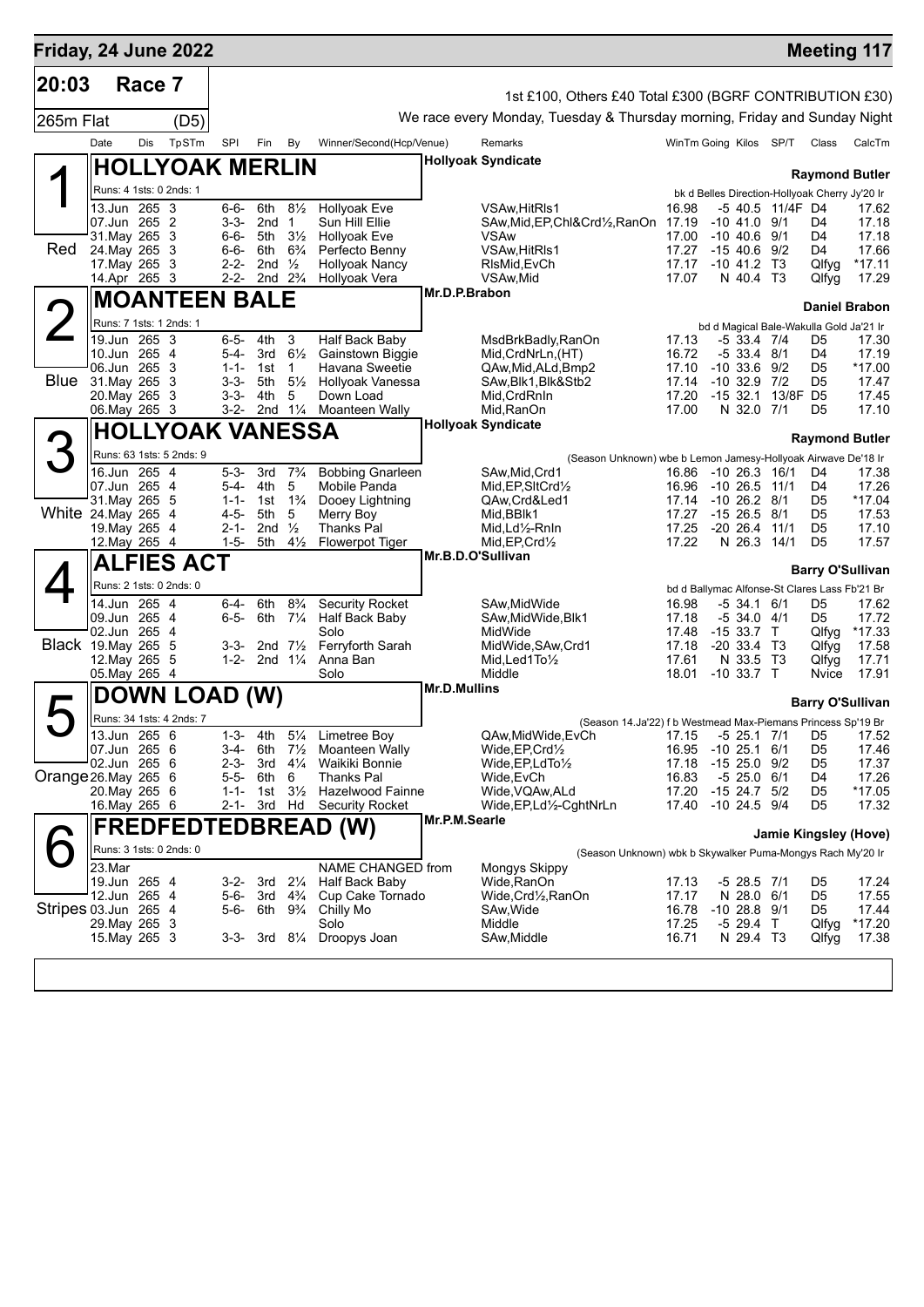|           | Friday, 24 June 2022                             |              |                                                    |                                  |                                           |                       |                                                                      |                                                               |                                                          |              |                                  | <b>Meeting 117</b>      |
|-----------|--------------------------------------------------|--------------|----------------------------------------------------|----------------------------------|-------------------------------------------|-----------------------|----------------------------------------------------------------------|---------------------------------------------------------------|----------------------------------------------------------|--------------|----------------------------------|-------------------------|
| 20:23     | Race 8                                           |              |                                                    |                                  |                                           |                       |                                                                      |                                                               |                                                          |              |                                  |                         |
| 450m Flat |                                                  | (B2)         |                                                    |                                  |                                           |                       | 1st £150, Others £50 Total £400 (BGRF CONTRIBUTION £30)              |                                                               |                                                          |              |                                  |                         |
|           | Date<br><b>Dis</b>                               | <b>TpSTm</b> | SPI<br>Fin                                         | By                               | Winner/Second(Hcp/Venue)                  |                       | Remarks                                                              |                                                               | WinTm Going Kilos SP/T                                   |              | Class                            | CalcTm                  |
|           |                                                  |              | <b>GARRYFINE DOLLY</b>                             |                                  |                                           | <b>Mr.M.N.Fenwick</b> |                                                                      |                                                               |                                                          |              |                                  | <b>Mark Fenwick</b>     |
|           | Runs: 31 1sts: 7 2nds: 6                         |              |                                                    |                                  |                                           |                       |                                                                      | (Season Unknown) bk b Kinloch Brae-Seekers Vision Oc'19 Ir    |                                                          |              |                                  |                         |
|           | 12.Jun 450 1 1.14                                |              | 4333 2nd                                           | $3\frac{3}{4}$                   | Man Like Jack                             |                       | Rls,EvCh                                                             | 28.07                                                         | N 26.3 5/1                                               |              | B2                               | 28.37                   |
|           | 06.Jun 450 1 1.14<br>26. May 450 1 1.09          |              | 6454 3rd<br>2223 1st                               | $4\frac{1}{4}$<br>Hd             | Sienna Blue<br>Sienna Blue                |                       | RIs, EvCh<br>RIs, LdRnIn                                             | 28.32<br>28.22                                                | -20 26.0 7/4F<br>$-20$ 26.1 $2/1$                        |              | B <sub>2</sub><br>B <sub>2</sub> | 28.46<br>28.02          |
| Red       | 12. May 450                                      | -1           | 4444 4th                                           | $2\frac{1}{2}$                   | Melodys Steel                             |                       | RIs, SAw, (HndTm)                                                    | 27.87                                                         | N 25.7                                                   | 11/1         | B <sub>2</sub>                   | 28.07                   |
|           | 06. May 450 1 1.09                               |              | 4233 2nd                                           | $3\frac{1}{2}$                   | Run On Patsy                              |                       | RIs, EvCh                                                            | 27.83                                                         | N 25.8 14/1                                              |              | B <sub>2</sub>                   | 28.12                   |
|           | 07.Apr 450 1 1.10                                |              | 5223 3rd                                           | $1\frac{1}{4}$                   | Its Dolly                                 | Mr.J.Tinnion          | RIs, Crd3                                                            | 28.11                                                         | -20 25.5 9/2                                             |              | <b>B2</b>                        | *28.01                  |
|           | <b>BORNA BEE</b>                                 |              |                                                    |                                  |                                           |                       |                                                                      |                                                               |                                                          |              |                                  | <b>Anthony Collett</b>  |
|           | Runs: 37 1sts: 9 2nds: 9                         |              |                                                    |                                  |                                           |                       |                                                                      | (Season 09.Sp'21) dkbd b Mileheight Alba-Borna Heidi Ja'19 Ir |                                                          |              |                                  |                         |
|           | 16.Jun 450 1 1.06<br>09.Jun 450 1 1.07           |              | 1111 2nd<br>2211 1st                               | $\frac{3}{4}$<br>$\frac{1}{2}$   | <b>Drvland Jet</b><br>Seekers Gift        |                       | QAw, RIsMid, Ld-RnIn<br>Rls, Ld <sub>2</sub>                         | 28.31<br>28.23                                                | $-30$ 31.4 $1/3F$<br>-20 31.5 11/8J B2                   |              | B2                               | 28.07<br>28.03          |
|           | 02.Jun 450 1 1.08                                |              | 4222 3rd                                           | $3\frac{1}{2}$                   | Darraghs Jet                              |                       | RIs, Bmp1                                                            | 27.92                                                         | $-30$ 31.3 $2/1$                                         |              | B <sub>2</sub>                   | 27.90                   |
| Blue      | 22. May 450 1 1.16<br>16. May 450 1 1.07         |              | 5654 4th<br>2222 2nd 1 <sup>3</sup> / <sub>4</sub> | $8\frac{1}{4}$                   | <b>Ballybrack Blink</b><br>Tullymurry Jig |                       | Rls, Bmp4<br>Rls, Always 2nd                                         | 27.89<br>27.75                                                | $-20$ 31.2 $9/2$<br>$-20$ 31.2 10/1                      |              | <b>B2</b><br>B <sub>2</sub>      | 28.35<br>$*27.70$       |
|           | 09. May 450 1 1.16                               |              |                                                    |                                  | Solo                                      |                       | RIsMid                                                               | 28.22                                                         | N 30.8 T                                                 |              | Qlfyg                            | 28.22                   |
|           |                                                  |              | <b>GLASHEEN JOSE</b>                               |                                  |                                           |                       | Mr.L.Belcher, Mrs.S.A.Fenwick                                        |                                                               |                                                          |              |                                  | <b>Mark Fenwick</b>     |
|           | Runs: 11 1sts: 3 2nds: 2                         |              |                                                    |                                  |                                           |                       | (Season Unknown) bk b Velvet John Joe-Glasheen Queen Au'20 Ir        |                                                               |                                                          |              |                                  |                         |
|           | 16.Jun 450 3 1.06                                |              | 2244 4th                                           | $4\frac{1}{2}$                   | Dryland Jet                               |                       | RIsMid, Crd2                                                         | 28.31                                                         | $-30$ 25.5 10/1                                          |              | B <sub>2</sub>                   | 28.36                   |
|           | 09.Jun 450 3 1.09<br>02.Jun 450 3 1.03           |              | 3555 5th<br>2344 5th                               | $7\frac{3}{4}$<br>9              | Borna Bee                                 |                       | BBIK1                                                                | 28.23<br>27.92                                                | $-20$ 25.5 14/1<br>$-30$ 25.3 $9/1$                      |              | B <sub>2</sub><br><b>B2</b>      | 28.65<br>*28.34         |
|           | White 27. May 450 2 1.07                         |              | 1111 1st                                           | $5\frac{1}{4}$                   | Darraghs Jet<br>Glasheen Fifi             |                       | RIsMid, Bmp1<br>RIsMid, ALd                                          | 28.54                                                         | $-20$ 25.2 T <sub>2</sub>                                |              | Qlfyg                            | 28.34                   |
|           | 15. May 265 2                                    |              | 3-4-<br>3rd                                        | $2\frac{1}{2}$                   | Go On Cocka                               |                       | RIs, Crd1                                                            | 16.70                                                         | N 24.9                                                   | 11/4         | D3                               | 16.90                   |
|           | 09. May 265 2                                    |              | $3-1 - 1$ st                                       | $\frac{3}{4}$                    | Hollyoak Sadie                            | Mrs.K.L.Salvage       | RIsMid, EP, Ld1/2                                                    | 16.90                                                         | N 24.9 2/1                                               |              | D4                               | 16.90                   |
|           |                                                  |              | <b>FOOLISH PRIDE</b>                               |                                  |                                           |                       |                                                                      |                                                               |                                                          |              |                                  | <b>Matthew Dartnall</b> |
|           | Runs: 53 1sts: 6 2nds: 7<br>12.Jun 450 3 1.04    |              | 1122 3rd                                           | $4\frac{1}{4}$                   | Man Like Jack                             |                       | Mid, QAw, Ld To 3                                                    | 28.07                                                         | bk d Humphreys Pride-Nobodys Fool Ap'19 Br<br>N 31.4 9/1 |              | B <sub>2</sub>                   | 28.41                   |
|           | 22. May 450 3 0.99                               |              | 1223 3rd                                           | 8                                | Ballybrack Blink                          |                       | VQAw,Mid,LdTo2                                                       | 27.89                                                         | $-20$ 31.3 $6/1$                                         |              | B2                               | 28.33                   |
|           | 12. May 450 4                                    |              | 2333 3rd                                           | 2                                | <b>Melodys Steel</b>                      |                       | QAw, Mid, Led To 1, RanOn(HT)                                        | 27.87                                                         | N 31.4                                                   | 14/1         | <b>B2</b>                        | 28.04                   |
|           | Black 03. May 450 4 0.98<br>25.Apr 450 3 1.01    |              | 2444 3rd<br>1111 1st                               | $2\frac{1}{4}$<br>$6\frac{1}{2}$ | <b>Melodys Steel</b><br>Clairkeith Dilly  |                       | QAw, Mid, Ld-1<br>QAw, Mid, ALd                                      | 27.96<br>28.13                                                | $-10, 31.1$<br>$-20, 30.3$                               | 14/1<br>9/4F | B <sub>2</sub><br>B <sub>3</sub> | 28.04<br>*27.93         |
|           | 18.Apr 450 3 0.99                                |              | 3422 2nd <sup>3</sup> / <sub>4</sub>               |                                  | Clairkeith Dilly                          |                       | Mid, EP, SnLdToBCrd1, RanOn                                          | 28.64                                                         | $-20, 30.4, 3/1$                                         |              | B <sub>3</sub>                   | 28.50                   |
|           | <b>SEEKERS</b>                                   |              | <b>GIFT</b>                                        |                                  |                                           |                       | Mr.M.N.Fenwick, Mr.J.P.Parker                                        |                                                               |                                                          |              |                                  | Mark Fenwick            |
|           | Runs: 33 1sts: 5 2nds: 5                         |              |                                                    |                                  |                                           |                       |                                                                      | (Season Unknown) bk b Kinloch Brae-Seekers Vision Oc'19 Ir    |                                                          |              |                                  |                         |
|           | 16.Jun 450 4 1.11                                |              | 3433 3rd                                           | $\overline{1}$                   | Dryland Jet                               |                       | Mid, EvCh                                                            | 28.31                                                         | $-30$ 24.1 10/1                                          |              | B2                               | 28.08                   |
|           | 09.Jun 450 4 0.99<br>02.Jun 450 5 1.05           |              | 1122 2nd $\frac{1}{2}$<br>3455 4th                 | $7\frac{3}{4}$                   | Borna Bee<br>Darraghs Jet                 |                       | QAw, Mid, Ld-1/2<br>EP,MidWide                                       | 28.23<br>27.92                                                | $-20$ 24.1 16/1<br>$-30$ 24.2 16/1                       |              | B <sub>2</sub><br>B <sub>2</sub> | $*28.07$<br>28.24       |
|           | Orange 26. May 450 5 1.08                        |              | 5545 5th                                           | $4\frac{1}{4}$                   | Garryfine Dolly                           |                       | MidWide, EvCh                                                        | 28.22                                                         | $-20$ 24.2 $11/1$                                        |              | B <sub>2</sub>                   | 28.36                   |
|           | 01. May 450 5 1.06                               |              | 1112 2nd                                           | $\frac{3}{4}$                    | Clairkeith Dilly                          |                       | QAw, Mid Wide, SnLd Tolmp4                                           | 28.45                                                         |                                                          | N 24.2 13/2  | B <sub>3</sub>                   | 28.52                   |
|           | 25.Apr 450 5 1.07                                |              | 4466 5th                                           |                                  | 12% Foolish Pride                         | Mr.P.J.Mumford        | MidWide, Bmp1                                                        | 28.13                                                         | $-20$ 24.3 $7/1$                                         |              | B <sub>3</sub>                   | 28.93                   |
|           |                                                  |              | DRYLAND JET (W)                                    |                                  |                                           |                       |                                                                      |                                                               |                                                          |              |                                  | <b>Barry O'Sullivan</b> |
|           | Runs: 12 1sts: 3 2nds: 1<br>16.Jun 450 5 1.10    |              |                                                    | $\frac{3}{4}$                    | Borna Bee                                 |                       |                                                                      |                                                               | bk d Dorotas Wildcat-Dryland Sally Ja'20 Ir              |              |                                  |                         |
|           | 09.Jun 450 5 1.13                                |              | 4322 1st<br>5333 3rd                               | $2\frac{1}{4}$                   | Borna Bee                                 |                       | SAw,Wide,LdRnIn<br>SAw,Wide                                          | 28.31<br>28.23                                                | $-30$ 37.4 $7/2$<br>$-20$ 37.8 $7/1$                     |              | B2<br>B <sub>2</sub>             | 28.01<br>28.22          |
|           | 02.Jun 450 6 1.15                                |              | 6533 2nd                                           | $3\frac{1}{4}$                   | Darraghs Jet                              |                       | SAw, Wide, RanOn                                                     | 27.92                                                         | $-30$ 37.1 $9/2$                                         |              | B <sub>2</sub>                   | *27.88                  |
|           | Stripes 27. May 450 6 1.15<br>16. May 480 6 3.34 |              | 6663 3rd<br>2211 1st                               | Hd                               | 10¼ Decisive Giovani<br>Birchgrove Hilda  |                       | VSAw, Wide, EvCh<br>Wide, EP, Ld <sup>1</sup> / <sub>2</sub> , HIdOn | 27.58<br>29.98                                                | -20 36.9<br>$-20, 36.5, 3/1$                             | 25/1         | B1<br>A5                         | 28.20<br>29.78          |
|           | 09. May 450 6 1.14                               |              |                                                    |                                  | Solo                                      |                       | Wide                                                                 | 27.89                                                         | N 36.2 T                                                 |              | xFall                            | 27.89                   |
|           |                                                  |              |                                                    |                                  |                                           |                       |                                                                      |                                                               |                                                          |              |                                  |                         |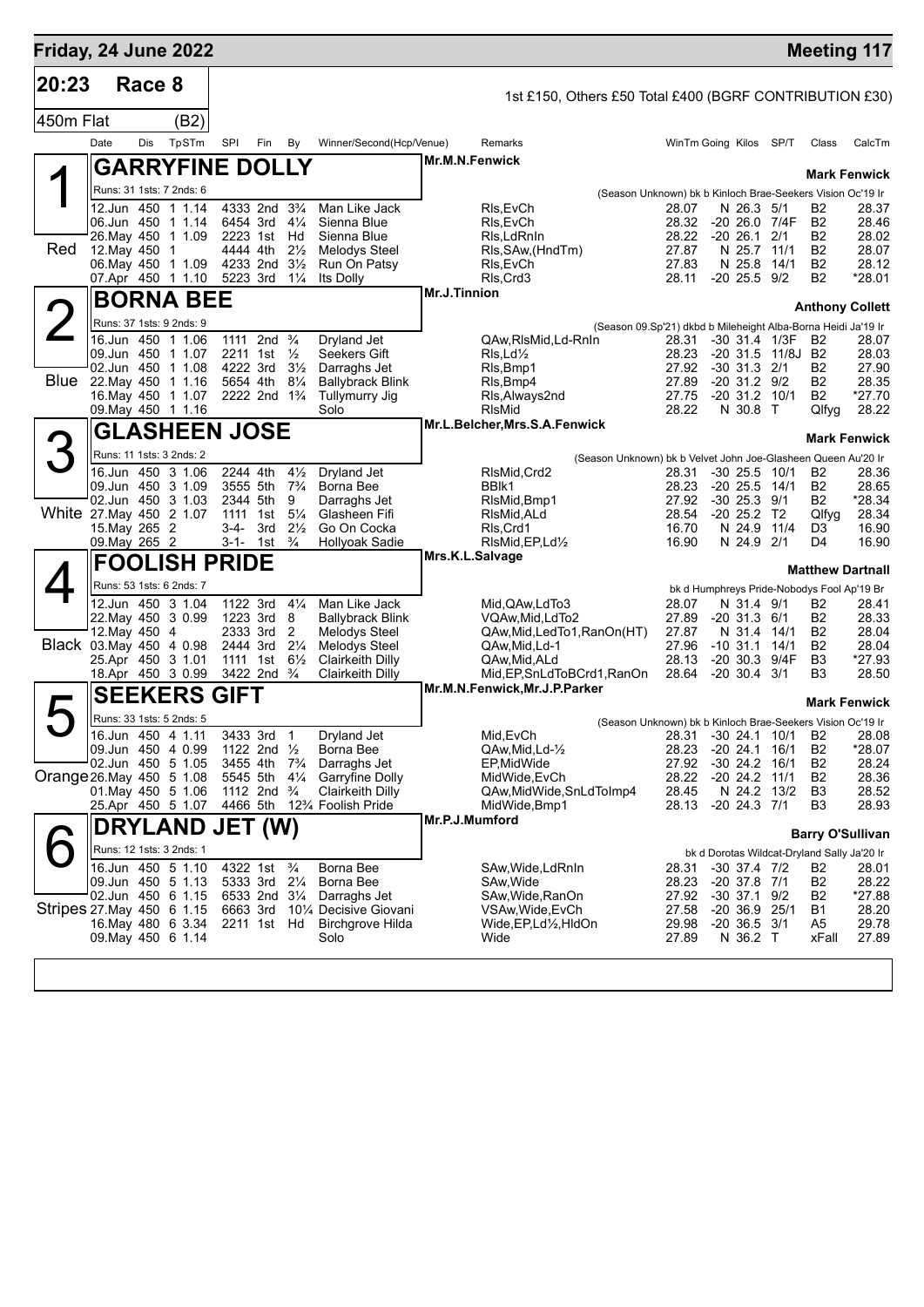| Friday, 24 June 2022     |                                         |        |                           |                        |                                               |                                  |                                                        |                                                          |                                                           |                |                                 |                                  | <b>Meeting 117</b>                                                              |                      |
|--------------------------|-----------------------------------------|--------|---------------------------|------------------------|-----------------------------------------------|----------------------------------|--------------------------------------------------------|----------------------------------------------------------|-----------------------------------------------------------|----------------|---------------------------------|----------------------------------|---------------------------------------------------------------------------------|----------------------|
| 20:43                    |                                         | Race 9 |                           |                        |                                               |                                  |                                                        | 1st £100, Others £40 Total £300 (BGRF CONTRIBUTION £30)  |                                                           |                |                                 |                                  |                                                                                 |                      |
| 265m Flat                |                                         |        | (D3)                      |                        |                                               |                                  |                                                        |                                                          |                                                           |                |                                 |                                  |                                                                                 |                      |
|                          | Date                                    | Dis    | TpSTm                     | SPI                    | Fin                                           | By                               | Winner/Second(Hcp/Venue)                               | Remarks                                                  |                                                           |                | WinTm Going Kilos SP/T          |                                  | Class                                                                           | CalcTm               |
|                          |                                         |        | <b>FIRE ALARM</b>         |                        |                                               |                                  |                                                        | Mr.D.P.Brabon                                            |                                                           |                |                                 |                                  |                                                                                 |                      |
|                          |                                         |        | Runs: 14 1sts: 3 2nds: 6  |                        |                                               |                                  |                                                        |                                                          |                                                           |                |                                 |                                  | Deborah Hurlock                                                                 |                      |
|                          | 20.Jun 265 1                            |        |                           | 3-1- 1st               |                                               | $\overline{1}$                   | Ferryforth Sarah                                       | SAw, Crd&Led1                                            | (Season 05.Sp'21) bk b Laughil Blake-Snow Acorn Nv'19 Ir  | 16.98          | $-1526.87/2$                    |                                  | D3                                                                              | *16.83               |
|                          | 13.Jun 265 1<br>07.Jun 265 2            |        |                           | $2 - 1 -$              | 1st                                           | $\frac{1}{2}$                    | Warcorrespondent                                       | RIsMid,Ld2                                               |                                                           | 16.94          | $-5, 26.9, T2$<br>$-10, 27.0$ T |                                  |                                                                                 | ReQul 16.89          |
| Red                      |                                         |        | 19.Apr 480 2 3.28         | 3666 6th               |                                               |                                  | Solo<br>18 <sup>3</sup> / <sub>4</sub> Drumcrow Finton | Railed<br>VBBmp1, Blk2                                   |                                                           | 17.20<br>29.78 | N 28.0 9/2                      |                                  | A3                                                                              | xLame 17.10<br>31.27 |
|                          |                                         |        | 12.Apr 480 3 3.26         | 2223 4th               |                                               | 5                                | Loveisintheair                                         | Crd3                                                     |                                                           | 29.55          | $-10$ 27.5 $8/1$                |                                  | A2                                                                              | 29.86                |
|                          |                                         |        | 28. Mar 480 3 3.28        | 4455 5th               |                                               | $2\frac{1}{4}$                   | Loveisintheair                                         | MidRIs, CrdStt&2<br>Mr.A.M.P.Collett                     |                                                           | 30.09          | $-40$ 26.8 $4/1$                |                                  | A2                                                                              | 29.86                |
|                          |                                         |        | <b>HURRY UP</b>           |                        | <b>DROOPY</b>                                 |                                  |                                                        |                                                          |                                                           |                |                                 |                                  | <b>Anthony Collett</b>                                                          |                      |
|                          | Runs: 2 1sts: 0 2nds: 1<br>13.Jun 265 2 |        |                           |                        | 1-2- 2nd $\frac{3}{4}$                        |                                  | <b>Boreen Daisy</b>                                    | EP, SnLd-2                                               |                                                           | 16.95          |                                 | $-5$ 34.3 4/5F                   | bk d Droopys Sydney-Walraven Diva Sp'20 Ir<br>D3                                | 16.96                |
|                          | 31. May 265 3                           |        |                           |                        | 3-6- 6th $4\frac{1}{2}$                       |                                  | <b>Security Blond</b>                                  | Mid, Blk1&1/2, Crd2                                      |                                                           | 17.17          | $-10$ 33.5 $4/1$                |                                  | D <sub>3</sub>                                                                  | 17.43                |
| <b>Blue</b>              | 24. May 265 4<br>17.May 265 5           |        |                           | $1 - 1 -$              | 1-1- 1st $1\frac{3}{4}$<br>1st $1\frac{1}{2}$ |                                  | Le Homme Fusee<br><b>Birchgrove Buddy</b>              | Mid, SnLd<br>ALd, Mid                                    |                                                           | 17.01<br>17.10 | $-1533.5$ T3<br>$-1033.9$ T3    |                                  | Qlfyg<br>Qlfyg                                                                  | *16.86<br>17.00      |
|                          | 09. May 265 3                           |        |                           |                        |                                               |                                  | Solo                                                   | Mid                                                      |                                                           | 17.20          | N 34.0                          | $\top$                           | Nvice                                                                           | 17.20                |
|                          | 21.Feb 325 3                            |        |                           |                        |                                               | 1st 1.5                          | One Days News(Trlee)                                   | Middle                                                   |                                                           | 18.58          | $-534.0$ T2                     |                                  |                                                                                 | 18.53                |
|                          |                                         |        | <b>BOREEN JACKIE</b>      |                        |                                               |                                  |                                                        | Mr.D.J.Curtis                                            |                                                           |                |                                 |                                  | Deborah Hurlock                                                                 |                      |
|                          |                                         |        | Runs: 64 1sts: 12 2nds: 4 |                        |                                               |                                  |                                                        |                                                          | (Ssn Suppressed) be b Boherna House-Galway Fancy Jn'18 Ir |                |                                 |                                  |                                                                                 |                      |
|                          | 19.Jun 265 3<br>12.Jun 265 3            |        |                           | $5 - 6 -$<br>$5 - 5 -$ | 5th<br>5th                                    | 3<br>5                           | Spire And Mire<br>Baunaniska Lulu                      | Mid, EvCh<br>Mid, StbStt                                 |                                                           | 16.87<br>16.76 | -5 26.8 8/1<br>N 27.1           | 12/1                             | D3<br>D <sub>3</sub>                                                            | 17.07<br>17.16       |
|                          | 03.Jun 265                              |        | - 3                       | 6-6-                   | 6th                                           | $7\frac{3}{4}$                   | Droopys Joan                                           | Mid, EvCh                                                |                                                           | 16.55          | $-10$ 27.2 20/1                 |                                  | D <sub>2</sub>                                                                  | 17.07                |
| White 23. May 265 3      | 16. May 265 3                           |        |                           | 6-4- 4th<br>4-5-       | 5th                                           | $5\frac{1}{4}$<br>$6\frac{1}{4}$ | Run On Speedy<br>Alberta Star                          | Mid, Crd1<br>Mid, MvdOff1                                |                                                           | 16.92<br>16.77 | -10 26.8<br>$-10, 26.9, 8/1$    | 8/1                              | D <sub>2</sub><br>D <sub>2</sub>                                                | 17.24<br>17.16       |
|                          | 05. May 265 3                           |        |                           |                        |                                               |                                  | Solo                                                   | Middle, (HT)                                             |                                                           | 16.90          | -10 27.4 T                      |                                  |                                                                                 | xLame *16.80         |
|                          |                                         |        | <b>GREENHALL TOKYO</b>    |                        |                                               |                                  |                                                        | <b>Mr.M.N.Fenwick</b>                                    |                                                           |                |                                 |                                  | <b>Mark Fenwick</b>                                                             |                      |
|                          |                                         |        | Runs: 4 1sts: 1 2nds: 1   |                        |                                               |                                  |                                                        |                                                          |                                                           |                |                                 |                                  | bkw d Jaytee Yankee-Greenhall Breeze Oc'20 Ir                                   |                      |
|                          | 20.Jun 265 5                            |        |                           | $2 - 5 -$              | 5th                                           | $5\frac{1}{4}$                   | Fire Alarm                                             | BBIk1                                                    |                                                           | 16.98          |                                 | -15 33.0 15/8F D3                |                                                                                 | 17.25                |
|                          | 12.Jun 265 4<br>06.Jun 265              |        | -5                        | $2 - 3 -$<br>$3 - 1 -$ | 3rd<br>1st                                    | $1\frac{1}{4}$<br>$1\frac{1}{2}$ | Baunaniska Lulu<br><b>Ryedale Cowboy</b>               | MidWide, EvCh<br>MidWide, Ld <sup>1</sup> / <sub>2</sub> |                                                           | 16.76<br>16.82 |                                 | N 32.4 4/7F<br>-10 32.8 8/13F D4 | D <sub>3</sub>                                                                  | 16.86<br>*16.72      |
| <b>Black</b> 26. May 265 |                                         |        | 3                         | $2 - 2 -$              | 2nd                                           | $\frac{3}{4}$                    | Glasheen Velvet                                        | Mid,Blk½,WideRnIn                                        |                                                           | 16.83          |                                 | -5 31.9 2/1F                     | D4                                                                              | 16.84                |
|                          | 17. May 265 3<br>12. May 265 5          |        |                           | $2 - 2 -$<br>$2 - 2 -$ | 2nd $\frac{1}{2}$                             | 2nd $4\frac{3}{4}$               | Glasheen Mendoza<br><b>Grangeview Cool</b>             | Mid, EvCh<br>Mid, EvCh                                   |                                                           | 16.96<br>16.66 | $-10$ 31.7 T3<br>N 31.6 T3      |                                  | Qlfyg<br>Qlfyg                                                                  | 16.90<br>17.04       |
|                          |                                         |        | <b>DRUMKEERAN TED</b>     |                        |                                               |                                  | (W)                                                    | Mr.D.P.Brabon                                            |                                                           |                |                                 |                                  |                                                                                 |                      |
|                          |                                         |        | Runs: 16 1sts: 3 2nds: 3  |                        |                                               |                                  |                                                        |                                                          |                                                           |                |                                 |                                  | <b>Anthony Collett</b>                                                          |                      |
|                          | 16.Jun 265 6                            |        |                           |                        |                                               |                                  | Solo                                                   | Mid-Wide                                                 |                                                           |                |                                 |                                  | dkbd d Superior Paloma-My Special One Fb'20 Ir<br>16.98 -10 35.1 T Qlfyg *16.88 |                      |
|                          | 07.Jun                                  |        | 0                         |                        |                                               |                                  | Solo                                                   | (Handslip)                                               |                                                           |                | 35.2 T                          |                                  | xLame                                                                           |                      |
| Orange 02.Apr 265 6      | 09.Apr 265 5                            |        |                           | 6-6-<br>4-3-           | 6th<br>5th                                    | $7\frac{1}{4}$<br>$1\frac{1}{2}$ | <b>Arterbury Blue</b><br>Clydagh Tommy                 | UpWithTrap<br>Wide, EvCh                                 |                                                           | 16.76<br>17.02 | N 34.9 5/1<br>$-10$ 35.4 3/1    |                                  | D3<br>D3                                                                        | 17.34<br>17.03       |
|                          | 22.Mar 265 5                            |        |                           | 5-6-                   | 6th                                           | 7                                | Drumcrow Floyd                                         | Wide, EvCh                                               |                                                           | 16.53          | $-10$ 35.7 25/1                 |                                  | D <sub>2</sub>                                                                  | 16.99                |
|                          | 15.Mar 265 5                            |        |                           |                        | 5-3- 3rd 3                                    |                                  | Trappers Delight                                       | Wide, Crd1<br>Miss.S.M.Curtis                            |                                                           |                | 16.85 -10 35.6 5/1              |                                  | D2                                                                              | 17.00                |
|                          |                                         |        | <b>WARCORRESPOND</b>      |                        |                                               |                                  | ENT (W)                                                |                                                          |                                                           |                |                                 |                                  | Deborah Hurlock                                                                 |                      |
|                          |                                         |        | Runs: 9 1sts: 3 2nds: 2   |                        |                                               |                                  |                                                        |                                                          |                                                           |                |                                 |                                  | dkbd d Adios Alonso-Mixed Marriage Ja'19 Ir                                     |                      |
|                          | 20.Jun 265 6<br>13.Jun 265 6            |        |                           | 5-5- 6th               | 1-2- 2nd $\frac{1}{2}$                        | $6\frac{1}{4}$                   | <b>Millbank Gino</b><br>Fire Alarm                     | Wide,BlkRnIn<br>Wide,Ld1-2                               |                                                           | 16.66<br>16.94 | -15 35.9 20/1<br>-5 36.2 T2     |                                  | D <sub>2</sub><br>xFall                                                         | 17.01<br>16.93       |
|                          | 17. May 265 6                           |        |                           | 4-6-                   | 6th                                           |                                  | DIS Spot On Bob                                        | SAw, Blk&Fell1                                           |                                                           | 16.94          | $-10, 36.5, 6/1$                |                                  | D2                                                                              | 0.00                 |
| Stripes 10. May 265 6    | 01.May 265 6                            |        |                           | 2-1- 1st<br>$3-2-$     | 3rd                                           | SH<br>$3\frac{1}{2}$             | <b>Fawkham Prince</b><br>Meenagh Major                 | Wide, LedNrLn<br>Wide, EvCh                              |                                                           | 16.80<br>16.66 | $-10, 36.4, 9/4$<br>N 36.2 7/1  |                                  | D <sub>2</sub><br>D <sub>2</sub>                                                | *16.70<br>16.94      |
|                          | 23.Apr 265 6                            |        |                           | $2 - 1 -$              | 1st 1                                         |                                  | Malefica                                               | Wide, $Ld\frac{1}{2}$                                    |                                                           | 16.93          |                                 | -10 35.8 15/8F D3                |                                                                                 | 16.83                |
|                          |                                         |        |                           |                        |                                               |                                  |                                                        |                                                          |                                                           |                |                                 |                                  |                                                                                 |                      |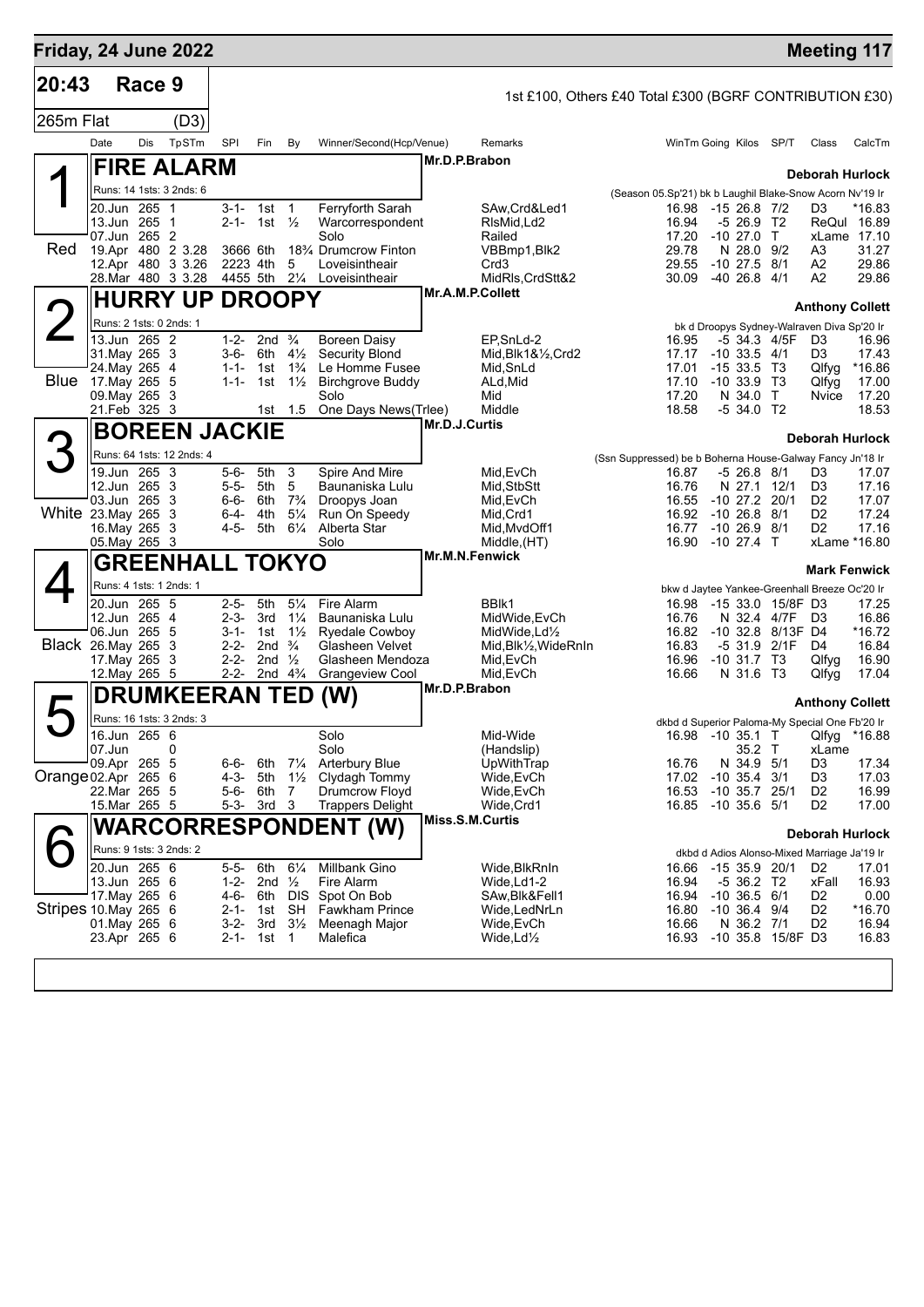| Friday, 24 June 2022       |                                 |     |                                          |                                        |     |                                  |                                             |                |                                                          |                                                                   |                        |                                       |          |                                         | <b>Meeting 117</b>  |
|----------------------------|---------------------------------|-----|------------------------------------------|----------------------------------------|-----|----------------------------------|---------------------------------------------|----------------|----------------------------------------------------------|-------------------------------------------------------------------|------------------------|---------------------------------------|----------|-----------------------------------------|---------------------|
| 21:02 Race 10              |                                 |     |                                          |                                        |     |                                  |                                             |                |                                                          |                                                                   |                        |                                       |          |                                         |                     |
| 480m Flat                  |                                 |     | (A5)                                     |                                        |     |                                  |                                             |                | 1st £135, Others £50 Total £385 (BGRF CONTRIBUTION £30)  |                                                                   |                        |                                       |          |                                         |                     |
|                            | Date                            | Dis | TpSTm                                    | SPI                                    | Fin | By                               | Winner/Second(Hcp/Venue)                    |                | Remarks                                                  |                                                                   | WinTm Going Kilos SP/T |                                       |          | Class                                   | CalcTm              |
|                            |                                 |     |                                          |                                        |     |                                  |                                             | Mr.D.P.Brabon  |                                                          |                                                                   |                        |                                       |          |                                         |                     |
|                            |                                 |     | <b>HOLLYHILL MILLIE</b>                  |                                        |     |                                  |                                             |                |                                                          |                                                                   |                        |                                       |          | <b>Daniel Brabon</b>                    |                     |
|                            |                                 |     | Runs: 33 1sts: 8 2nds: 6                 |                                        |     |                                  |                                             |                |                                                          | (Season Unknown) bebd b Droopys Roddick-Hollyhill Jackie Mr'19 Ir |                        |                                       |          |                                         |                     |
|                            | 19.Jun 480 3 R9<br>10.Jun 480 1 |     |                                          | 3223 5th<br>4433 3rd                   |     | 6<br>5                           | Curraghmore Kit(R4)<br>The Blue Lagoon      |                | RIs, EvCh<br>RIs, EvCh, (HT)                             |                                                                   | 29.26<br>29.78         | $-1024.7772$<br>$-10$ 25.3 $8/1$      |          | Hcp<br>A4                               | 30.36<br>30.08      |
|                            | 02.Jun 480 3 R7                 |     |                                          | 3212 3rd                               |     | $3\frac{1}{2}$                   | Borna Punk(Scr)                             |                | Rls,Ld1/2To3/4                                           |                                                                   | 29.64                  | $-30\,25.6$                           | 7/1      | Hcp                                     | 30.18               |
| Red                        |                                 |     | 27. May 480 1 3.34<br>20. May 480 1 3.41 | 4331 1st 21/ <sub>2</sub><br>3424 5th  |     | 3                                | Hazelwood Magic<br>Boomerang Beau           |                | RIs, Bmp1, LdRnIn<br>RIs, EvCh                           |                                                                   | 30.07<br>30.34         | $-20$ 25.3 $9/2$<br>$-40$ 24.7 $12/1$ |          | A5<br>A4                                | *29.87<br>30.17     |
|                            |                                 |     | 10. May 480 1 3.38                       | 3222 1st 1/2                           |     |                                  | <b>Greenview Lass</b>                       |                | RIs, Led4                                                |                                                                   | 30.22 -20 24.7 11/2    |                                       |          | A <sub>5</sub>                          | 30.02               |
|                            |                                 |     | <b>DECISIVE MARY</b>                     |                                        |     |                                  |                                             | Mr.M.N.Fenwick |                                                          |                                                                   |                        |                                       |          |                                         |                     |
|                            |                                 |     | Runs: 26 1sts: 5 2nds: 3                 |                                        |     |                                  |                                             |                |                                                          |                                                                   |                        |                                       |          |                                         | <b>Mark Fenwick</b> |
|                            |                                 |     | 19.Jun 480 1 3.40                        | 5564 3rd                               |     | $5\frac{1}{4}$                   | <b>Boomerang Grace</b>                      |                | RIsMid.EvCh                                              | (Season Unknown) bd b Kinloch Brae-Brookville Dash My'20 Ir       | 30.08                  | $-1028.371$                           |          | A5                                      | 30.40               |
|                            |                                 |     | 13.Jun 480 1 3.38                        | 5333 2nd $4\frac{1}{2}$                |     |                                  | <b>Borna Mint</b>                           |                | <b>BIk3&amp;4</b>                                        |                                                                   | 30.58                  | $-20$ 27.9 $9/1$                      |          | A5                                      | 30.74               |
| Blue                       |                                 |     | 07.Jun 480 2 3.43                        | 6565 4th                               |     | $2\frac{1}{2}$                   | Lexinston Ave                               |                | RIsMid.SAw                                               |                                                                   | 30.56                  | $-30$ 27.9 $7/1$                      |          | A5                                      | 30.46               |
|                            |                                 |     | 31. May 480 2 3.38<br>26. May 480 3 3.45 | 3444 4th<br>5666 6th                   |     | $4\frac{1}{4}$<br>$7\frac{3}{4}$ | Decisive Dash<br>Ollys Lucy                 |                | RIsMid, CrdRunIn<br>BBIk&Stb2                            |                                                                   | 30.20<br>30.43         | $-20$ 28.3 $7/1$<br>$-30$ 28.3 $4/1$  |          | A5<br>A5                                | 30.34<br>30.74      |
|                            |                                 |     | 16.Apr 480 3 3.25                        | 1111 1st                               |     | $2\frac{3}{4}$                   | A Decent Dog                                |                | EP, Mid, ALd                                             |                                                                   | 30.07                  | $-10$ 28.4 $11/2$                     |          | A6                                      | *29.97              |
|                            |                                 |     | <b>DECISIVE REBEL</b>                    |                                        |     |                                  |                                             | Mr.M.N.Fenwick |                                                          |                                                                   |                        |                                       |          |                                         | <b>Mark Fenwick</b> |
|                            |                                 |     | Runs: 19 1sts: 2 2nds: 2                 |                                        |     |                                  |                                             |                |                                                          |                                                                   |                        |                                       |          | bd d Pat C Sabbath-Rylane Dash Jn'20 Ir |                     |
|                            |                                 |     | 19.Jun 480 3 3.16                        | 1335 4th                               |     | $6\frac{1}{4}$                   | <b>Boomerang Grace</b>                      |                | Mid, QAw, SnLdTo 1/4                                     |                                                                   | 30.08                  | $-10, 34.9, 10/3$                     |          | A5                                      | 30.49               |
|                            |                                 |     | 13.Jun 480 3 3.23                        | 1122 2nd 41/2                          |     |                                  | Spice Box                                   |                | QAw,Mid,Ld-3                                             |                                                                   | 30.14                  | $-20, 35.0$                           | 8/1      | A5                                      | 30.30               |
| White 02.Jun 480 2 3.22    |                                 |     | 07.Jun 480 3 3.29                        | 2234 6th 31/2                          |     |                                  | <b>Lexinston Ave</b><br>Solo                |                | MidRls, EvCh<br><b>RIsMid</b>                            |                                                                   | 30.56<br>30.46         | $-30, 34.9, 11/4$<br>$-30, 34.7$ T    |          | A5<br>Qlfyg                             | 30.55<br>*30.16     |
|                            | 26. May 265 2                   |     |                                          | 6-6- 6th                               |     | 3                                | Borna Jingle                                |                | SAw, BBlk1                                               |                                                                   | 16.93                  | $-5$ 34.7 $7/2$                       |          | D3                                      | 17.11               |
|                            | 17. May 265 2                   |     |                                          | $2-3-3rd$ 1                            |     |                                  | Courts Ad Tweet                             |                | MidRIs, EvCh                                             |                                                                   | 17.00                  | $-10, 34.7, 8/1$                      |          | D3                                      | 16.98               |
|                            |                                 |     | <b>BIRCHGROVE HILDA</b>                  |                                        |     |                                  |                                             | Mr.R.J.Nichols |                                                          |                                                                   |                        |                                       |          | <b>Barry O'Sullivan</b>                 |                     |
|                            |                                 |     | Runs: 10 1sts: 1 2nds: 2                 |                                        |     |                                  |                                             |                |                                                          | (Season Unknown) bk b Ballymac Best-Early Mist Nv'20 Ir           |                        |                                       |          |                                         |                     |
|                            |                                 |     | 16.Jun 480 4 3.30                        | 3366 4th                               |     | $1\frac{1}{2}$                   | Ollys Lucy                                  |                | BBIk <sup>1</sup> / <sub>2</sub>                         |                                                                   | 30.31                  | $-30$ 25.6 $4/1$                      |          | A5                                      | 30.12               |
|                            |                                 |     | 09.Jun 480 3 3.37<br>03.Jun 480 2 3.38   | 5443 1st<br>6555 5th                   |     | <b>SH</b><br>10                  | <b>Donishall Pixie</b><br>Security Product  |                | BBlk2,Crd4,LdNrLn<br>Mid, BCrd2                          |                                                                   | 30.58<br>29.94         | $-20\,25.5$<br>$-20$ 25.2 11/4        | 3/1      | A5<br>A <sub>5</sub>                    | 30.38<br>30.54      |
| Black 27. May 480 2 3.35   |                                 |     |                                          | 5555 5th                               |     | $4\frac{3}{4}$                   | <b>Hollyhill Millie</b>                     |                | Mid, Bmp1, Crd2                                          |                                                                   | 30.07                  | $-20, 25.5$                           | 5/2F     | A <sub>5</sub>                          | 30.24               |
|                            |                                 |     | 20. May 480 2 3.32                       | 5355 4th                               |     | 2                                | Knoppogue Velvet                            |                | Mid, RanOn                                               |                                                                   | 30.20                  | $-30\,25.3$                           | 10/11FA5 |                                         | 30.06               |
|                            |                                 |     | 16. May 480 2 3.31                       | 3333 2nd Hd                            |     |                                  | Dryland Jet                                 | Mr.D.P.Brabon  | Mid, FcdCk4, ChINrLn                                     |                                                                   | 29.98                  | $-20\,24.6$                           | 6/1      | A5                                      | *29.80              |
|                            |                                 |     | <b>LEXINSTON AVE (W)</b>                 |                                        |     |                                  |                                             |                |                                                          |                                                                   |                        |                                       |          | <b>Daniel Brabon</b>                    |                     |
|                            | Runs: 9 1sts: 2 2nds: 3         |     |                                          |                                        |     |                                  |                                             |                |                                                          | (Season Unknown) f b Ballymac Best-Laurdella Jane Ap'20 Ir        |                        |                                       |          |                                         |                     |
|                            |                                 |     | 19.Jun 480 5 3.23<br>13.Jun 480 5 3.28   | 2122 5th<br>1112 3rd                   |     | 7<br>$5\frac{3}{4}$              | <b>Boomerang Grace</b><br><b>Borna Mint</b> |                | Mid,Ld1/4To1/2,CrdRnIn<br>EP, Crd3&4                     |                                                                   | 30.08<br>30.58         | $-10$ 27.2 $9/2$<br>$-20$ 27.5 $8/1$  |          | A <sub>5</sub><br>A <sub>5</sub>        | 30.55<br>30.84      |
|                            |                                 |     | 07.Jun 480 6 3.24                        | 1111 1st $\frac{3}{4}$                 |     |                                  | <b>Took The Cream</b>                       |                | MidWide, EP, ALd, HIdOn                                  |                                                                   | 30.56                  | $-30$ 28.2 $4/1$                      |          | A5                                      | 30.26               |
| Orange 02.Jun 480 6 3.31   |                                 |     |                                          | 3666 6th                               |     |                                  | 131/ <sub>2</sub> Ollys Lucy                |                | MidWide, BCrd1                                           |                                                                   | 30.27                  | $-30$ 27.9 $4/1$                      |          | A5                                      | 31.05               |
|                            |                                 |     | 27. May 480 6 3.22<br>20. May 480 6 3.29 | 1111 2nd SH<br>1111 2nd SH             |     |                                  | Knoppogue Velvet<br>Ronnies Dina            |                | MidWide, EP, LdToCghtNrLn<br>MidWide, EP, SnLdToCghtNrLn |                                                                   | 30.40<br>30.36         | -20 27.0 9/4F<br>$-30$ 26.8 $7/1$     |          | A <sub>5</sub><br>A5                    | 30.21<br>*30.07     |
|                            |                                 |     |                                          |                                        |     |                                  |                                             |                | Mr.P.J.Mumford, Mr.K. Wright                             |                                                                   |                        |                                       |          |                                         |                     |
|                            |                                 |     | <b>RONNIES DINA (W)</b>                  |                                        |     |                                  |                                             |                |                                                          |                                                                   |                        |                                       |          | Jamie Kingsley (Hove)                   |                     |
|                            | Runs: 5 1sts: 1 2nds: 2         |     |                                          |                                        |     |                                  |                                             |                |                                                          | (Season Unknown) bk b Ballymac Best-Knockadoon Star Sp'20 Ir      |                        |                                       |          |                                         |                     |
|                            | 10.Jun 480 6                    |     | 16.Jun 480 5 3.17                        | 1111 2nd Nk<br>6656 6th                |     | $9\frac{1}{2}$                   | Ollys Lucy<br>The Blue Lagoon               |                | QAw,MidWide,Ld-RnIn<br>MsdBrk,MidWide,(HT)               |                                                                   | 30.31<br>29.78         | $-30$ 25.4 $10/3$<br>-10 25.6 9/4     |          | A5<br>A4                                | 30.04<br>30.44      |
|                            |                                 |     | 03.Jun 480 5 3.25                        | 1122 2nd 5 <sup>3</sup> / <sub>4</sub> |     |                                  | Stone Of Life                               |                | Mid, EP, Ld1To3                                          |                                                                   | 29.73                  | $-20$ 25.4 $6/1$                      |          | A4                                      | *29.99              |
| Stripes 29. May 480 4 3.21 |                                 |     |                                          | 2333 3rd 4 <sup>3</sup> / <sub>4</sub> |     |                                  | Coolavanny Solar                            |                | Mid, EP, Crd1                                            |                                                                   | 29.78                  | $-10$ 25.3 $11/2$                     |          | A4                                      | 30.07               |
|                            |                                 |     | 20. May 480 5 3.29<br>15. May 480 6 3.28 | 2222 1st SH<br>2222 2nd 21/2           |     |                                  | Lexinston Ave<br>Millbank Pretty            |                | Mid, BBmp1, LdNrLn<br>MidWide, EvCh                      |                                                                   | 30.36<br>29.96         | $-30$ 25.3 $9/1$<br>N 25.4 T3         |          | A5<br>Qlfyg                             | 30.06<br>30.17      |
|                            |                                 |     |                                          |                                        |     |                                  |                                             |                |                                                          |                                                                   |                        |                                       |          |                                         |                     |
|                            |                                 |     |                                          |                                        |     |                                  |                                             |                |                                                          |                                                                   |                        |                                       |          |                                         |                     |